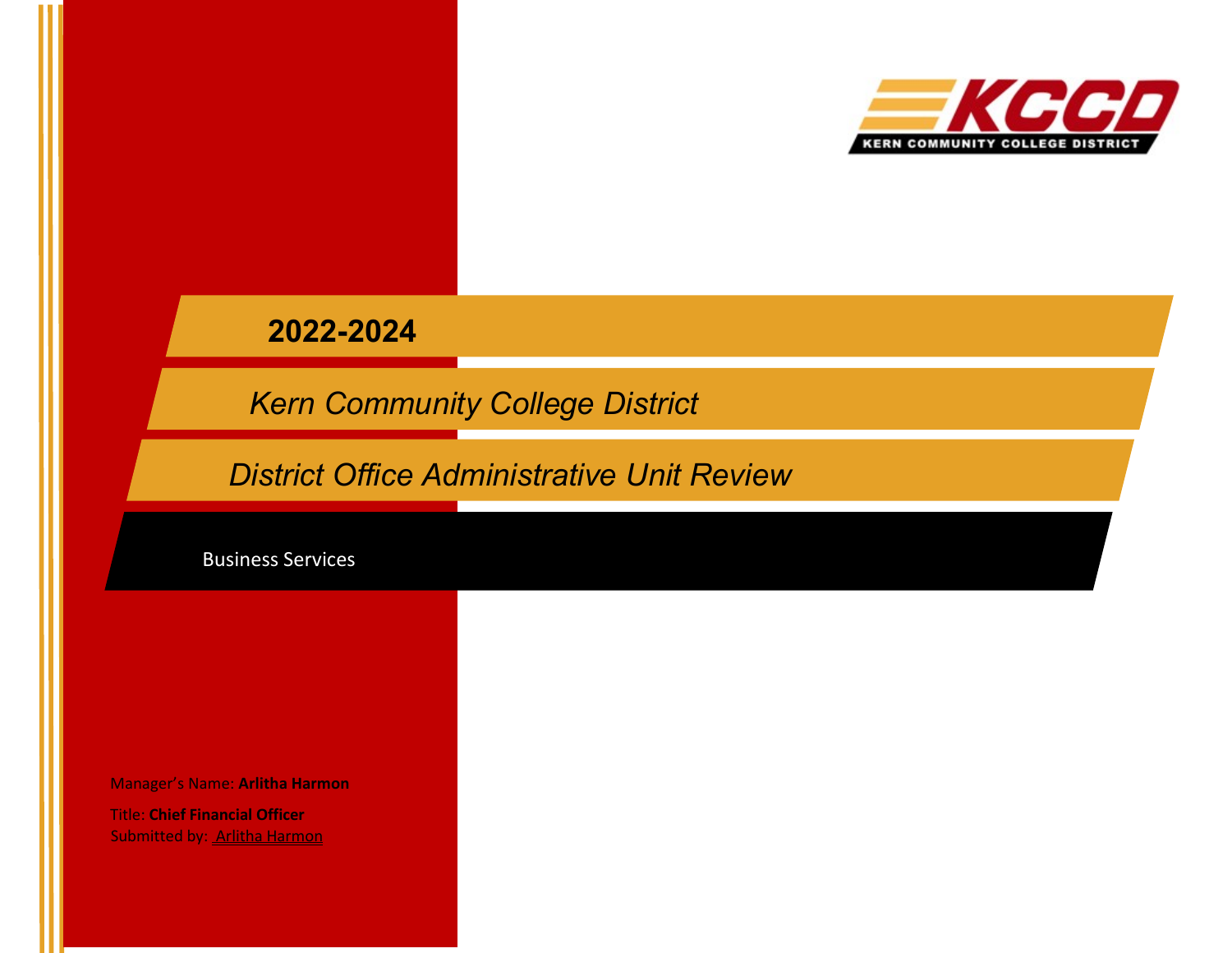## **2019-20 District Office Administrative Unit Review for: Business Services**

#### **Executive Summary**

- a) In one paragraph or with bullet points, summarize the key points learned in this evaluation. [list the highlights of the document]
- $\triangleright$  Accounting Services has a significant volume of workload and projects, including increasing numbers of grant reporting and document processing. Review of workload and efficiencies is being conducted and may result in the need for additional staff or a possible reorg to align resources with needs.
- $\triangleright$  A Contract management system was the next step to support District after the hiring of a Purchasing/Contracts Manager position. A contracts volume analysis reveals a 264% increase in contracts processed over the past 6 years. The iContracts software implementation will be completed this fall to assist with contract management. However, the knowledge, skills, and abilities require that the manager position be at the same level as he other department managers reducing the number of contracts that need to be sent to legal for review to minimize the number of days to process contracts.
- $\triangleright$  The Grant Management area is anticipated to significantly be enhanced with the addition of the Smartsheets project management software implementation this fall. However, as the District's grant awards increase, additional classified staff and management are necessary to process the monthly, quarterly, semi-annual, and annual fiscal reports.
- $\triangleright$  District needs asset accounting system implemented to help manage new federal compliance requirements and have an current single source record of the inventory of District assets. This will require IT Support, and the project is currently on the DTAC listing of projects. This project is currently on hold.
- $\triangleright$  Items needed to automate and/or increase efficiency:
	- o Grants management software system
	- o Fixed Asset management system (inventory system)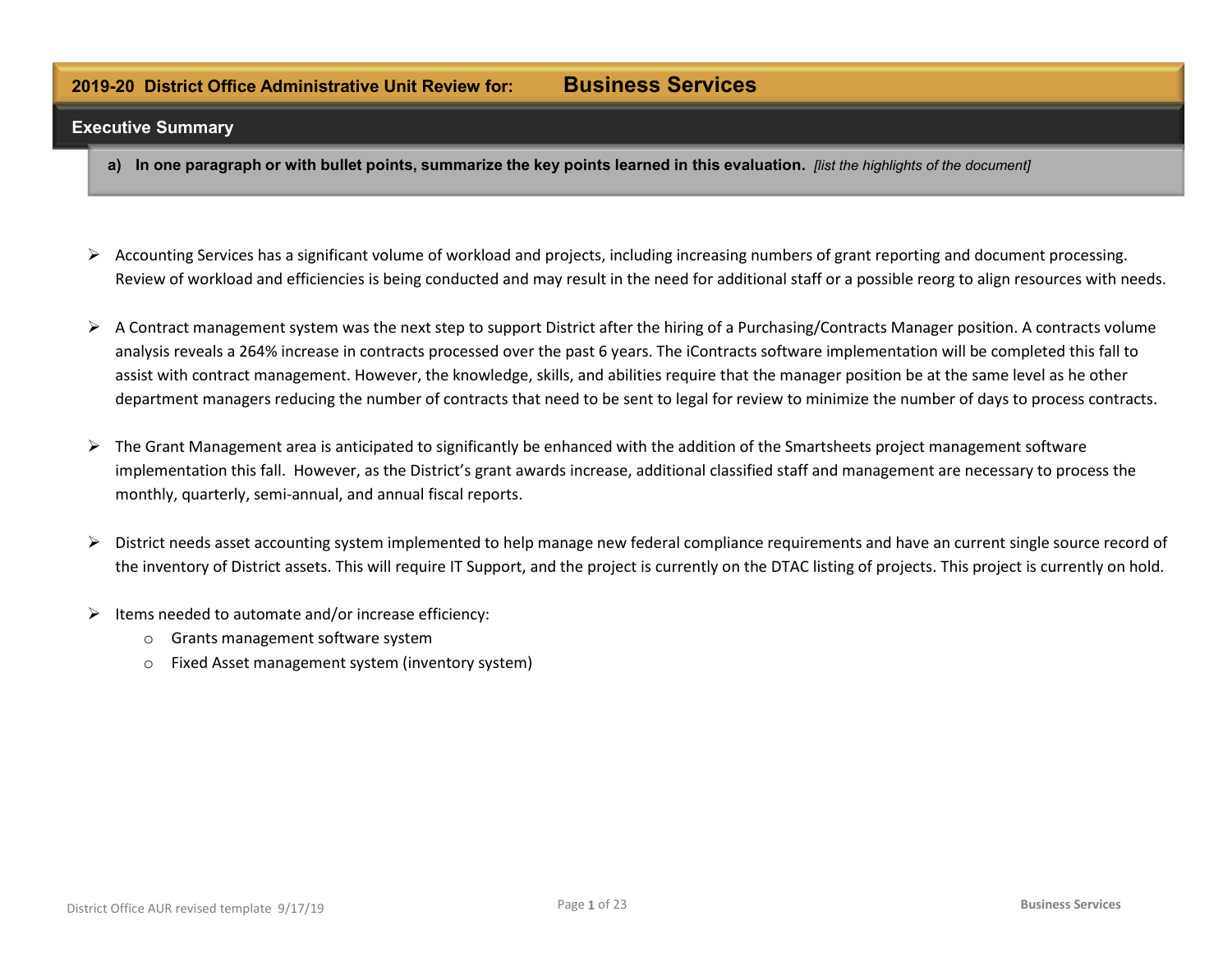#### **Future Directions of the Unit**

**a) Provide a brief abstract of synopsis of your unit's current circumstances and future needs. Please include any college priorities that affect your unit, and the connection to college planning and priorities.**

The unit needs to continue its efforts to leverage the Banner software program for the automation of as many processes as possible. Many of the listed projects require the use of Banner or other administrative software to complete. Maximizing technology and software will minimize cost increases associated with (1) expanding compliance requirements combined with continued growth in the number of grants/categorical programs, and (2) current manual/paper processes.

The unit has hired an additional management employee to manage the contracts and purchasing functions. In the coming year, the contracts manager will evaluate, select and implement a contract database software. The goal of implementing this software is to increase efficiency by eliminating the paper process, and to give users the ability to initiate contracts electronically.

The unit continues to review travel, contracting, grant reporting, and other processes to determine other areas that could benefit from improved processes and technology. The unit will need new and continuing support from Human Resources and Information Technology.

As the unit moves through its decision-making processes, it will focus on priorities that maximize funding across the colleges under the new Student-Centered Funding Formula (SCFF) and the Vision for Success.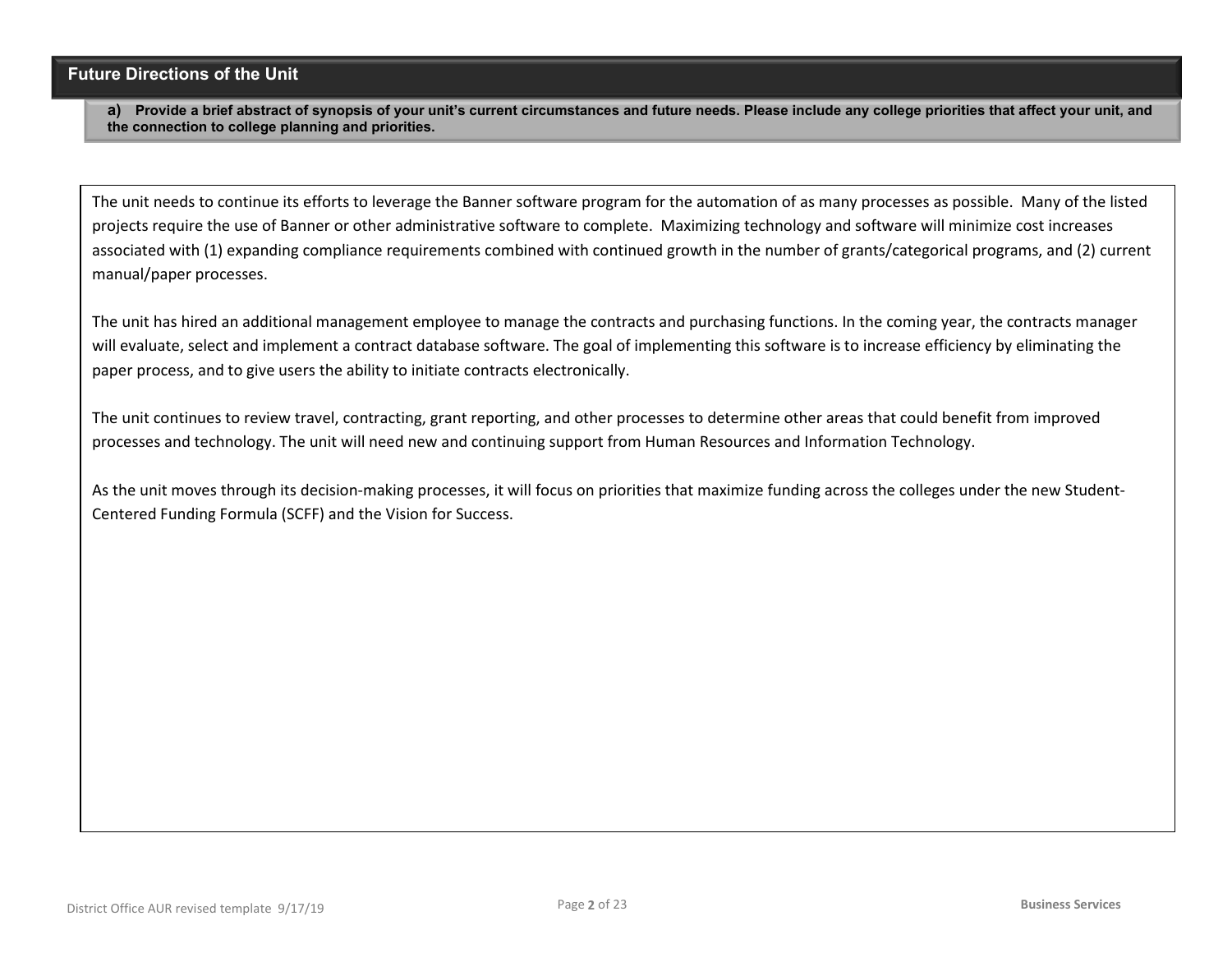#### **Section One: Unit Overview**

a) What is the purpose of the unit and what populations (internal and external) are served by the unit? [why does the unit exist and how does the unit support the mission and vision of the Kern Community College District; who benefits directly from the services provided by the unit]

Business Services is committed to serving our students, faculty, staff, administrators, senior managers, the Chancellor, Board of Trustees and the general public by providing business services and related support to each of the Colleges and District Office. By providing a myriad of essential business functions, including those specific to Accounting Services, Finance and Treasury Services, Economic and Cost Analysis, Budget and Financial Forecasting, Fiscal Compliance and Reporting, Financial Aid Distribution services, Business Contract Services, Purchasing, and Business Process Training. The Business Services Department reaches, facilitates and promotes success for our students and the District as a whole, in its role as an exemplary educational leader, serving to strengthen our community, faculty and staff to create an environment for life-long learning.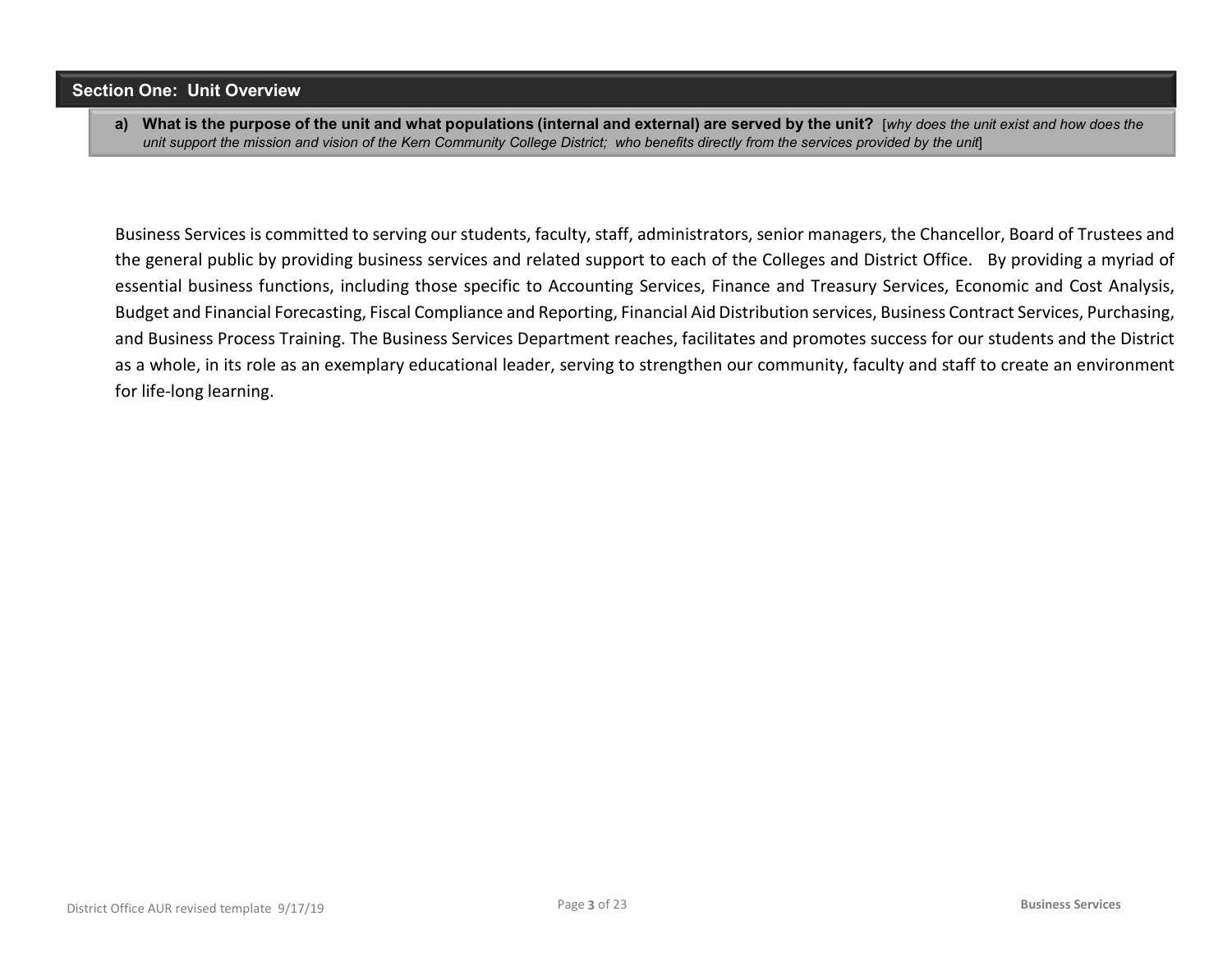#### **Section One: Unit Overviewa Section One: Unit Overview** *(continued)*

**b) Describe how the unit supports the colleges in achieving their mission and their efforts to improve student learning and achievement.** 

The unit supports the accounting, reporting and cashiering functions at the colleges. The unit meets monthly with the Accounting Managers to ensure consistency in treatment of all aspects of the accounting functions. The unit also meets weekly by phone and monthly in person, with the colleges' VP of Finance and Administrative Services to address issues/concerns related to these positions and the budgeting of the entire district.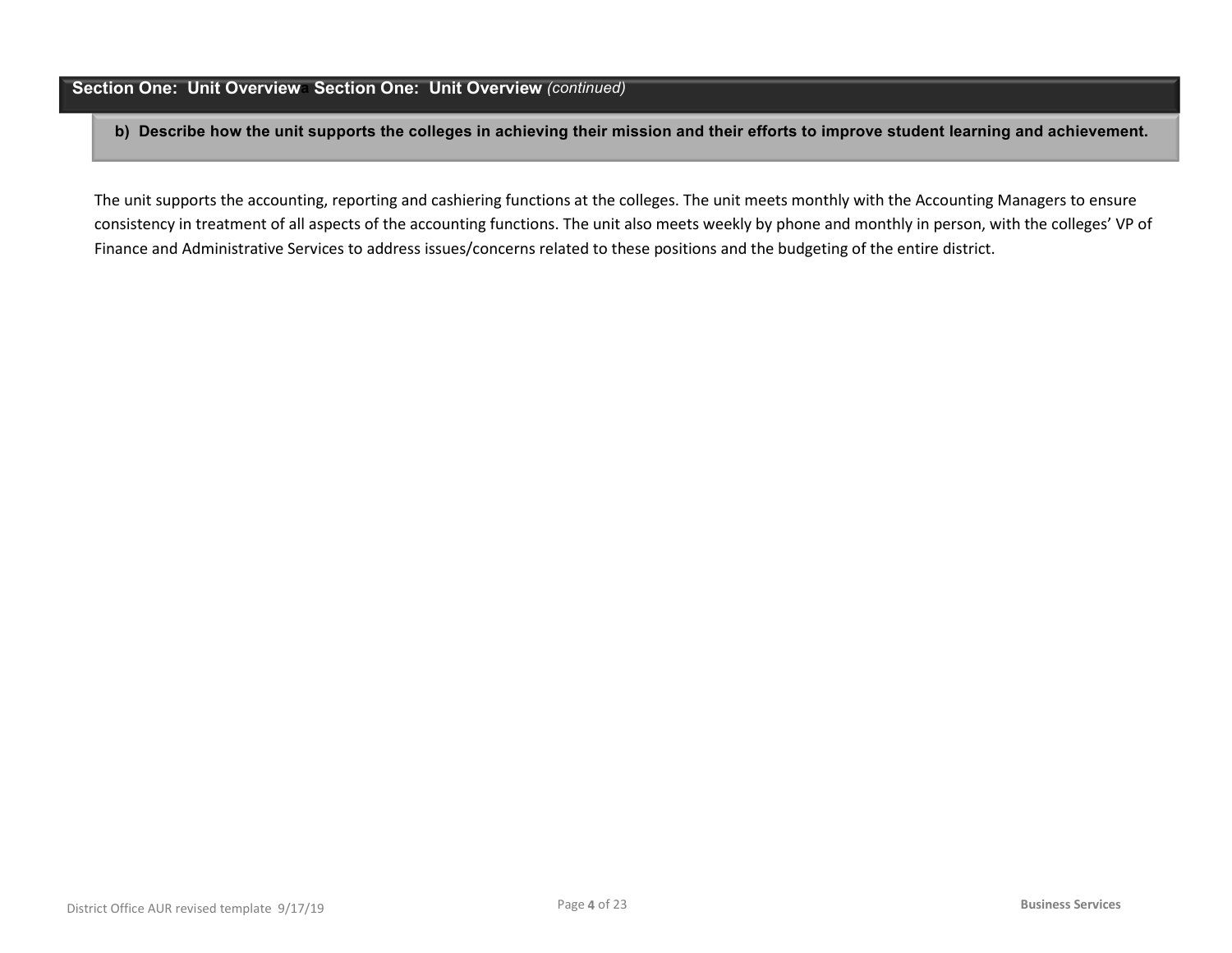#### **Section One: Unit Overview** *continued*

**c) How is the unit structured within the district?** Modify the org chart template below to illustrate the unit's organization.

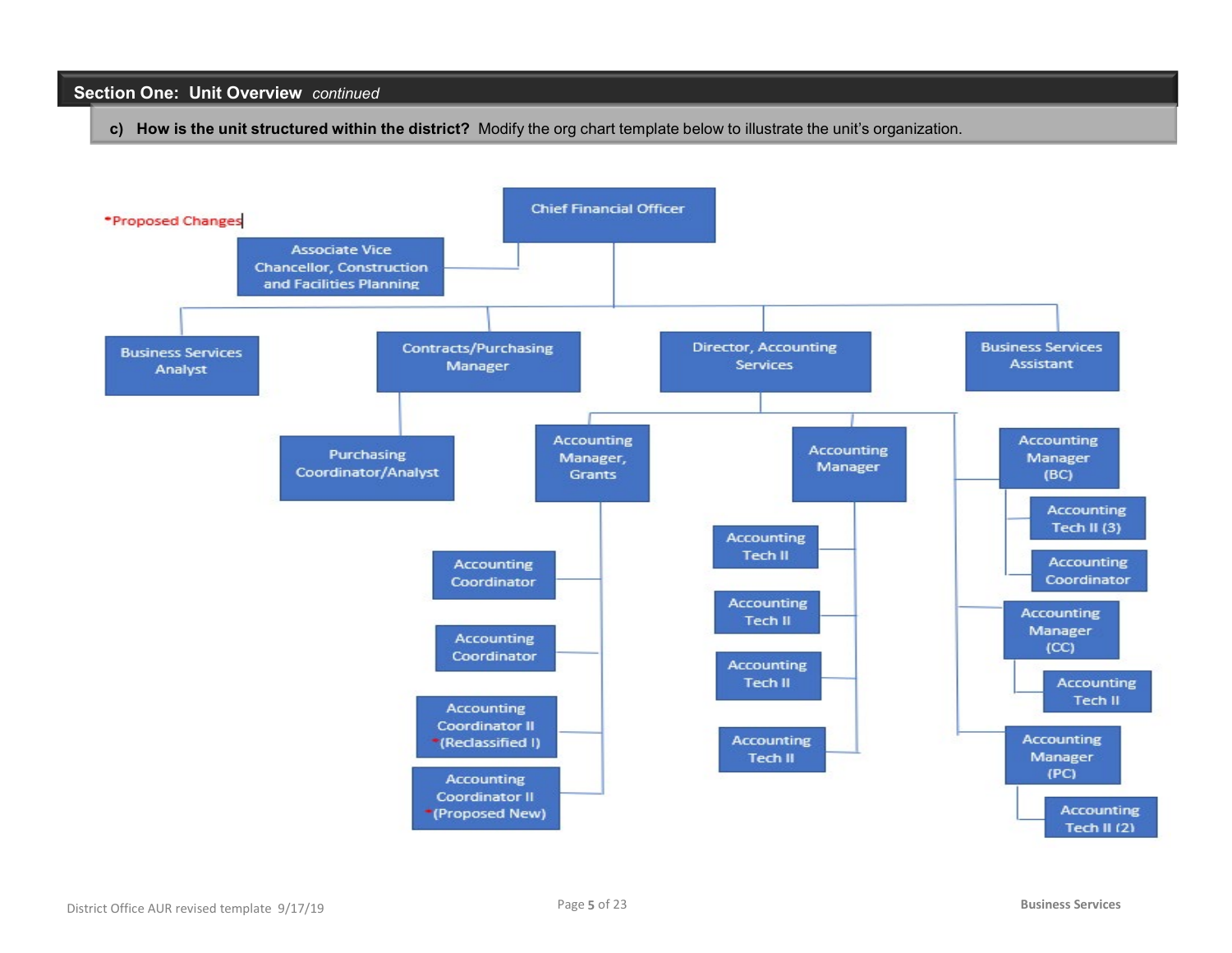**d) For the positions included in the unit's organizational chart, please provide a brief description of what primary processes or areas each position is responsible for as it relates to the work of the unit, district and colleges.**

| <b>Position</b>                      | <b>Primary Functions/Processes</b>    | Supplemental<br><b>Functions/Processes</b> | <b>Additional notes</b>          |
|--------------------------------------|---------------------------------------|--------------------------------------------|----------------------------------|
| <b>Chief Financial Officer</b>       | Directs budgeting, accounting,        |                                            |                                  |
|                                      | purchasing, records management,       |                                            |                                  |
|                                      | investments, and capital projects     |                                            |                                  |
|                                      | planning and construction             |                                            |                                  |
| <b>Business Services Assistant</b>   | Provides administrative and           |                                            |                                  |
|                                      | paraprofessional support in all areas |                                            |                                  |
|                                      | of Business Services functions        |                                            |                                  |
| Associate Vice Chancellor,           | Provides administration and           |                                            |                                  |
| <b>Construction &amp; Facilities</b> | management of all District facilities |                                            |                                  |
| Planning                             | planning, design and construction     |                                            |                                  |
|                                      | functions.                            |                                            |                                  |
| Purchasing/Contracts                 | Provides administration to organize,  |                                            |                                  |
| Manager                              | coordinate, evaluate and manage       |                                            |                                  |
|                                      | Districtwide contract programs,       |                                            |                                  |
|                                      | services, operations and activities.  |                                            |                                  |
| Purchasing                           | Coordinates the purchasing process of |                                            |                                  |
| Coordinator/Analyst                  | materials, supplies, equipment and    |                                            |                                  |
|                                      | services for the District.            |                                            |                                  |
| Director, Accounting                 | Oversees the accounting systems and   | Coordinates with external                  | Provides support and direction   |
| <b>Services</b>                      | procedures, directing the District    | auditors for all audits, reporting         | to accounting as well as faculty |
|                                      | accounting staff.                     | fiscal results to the appropriate          | and staff, preparing and         |
|                                      |                                       | agency(ies)                                | monitoring financial statements  |
| <b>Accounting Manager (5)</b>        | Plans, organizes and manages an       | Provides supervision and                   | <b>Each College Accounting</b>   |
|                                      | assigned college Business Office, or  | guidance to assigned staff;                | Manager plans, organizes and     |
|                                      | major District-wide program.          | performs a variety of complex              | manages an assigned college set  |
|                                      |                                       | financial transactions and                 | of accounts; provide supervision |
|                                      |                                       | reporting.                                 | and guidance to staff. They      |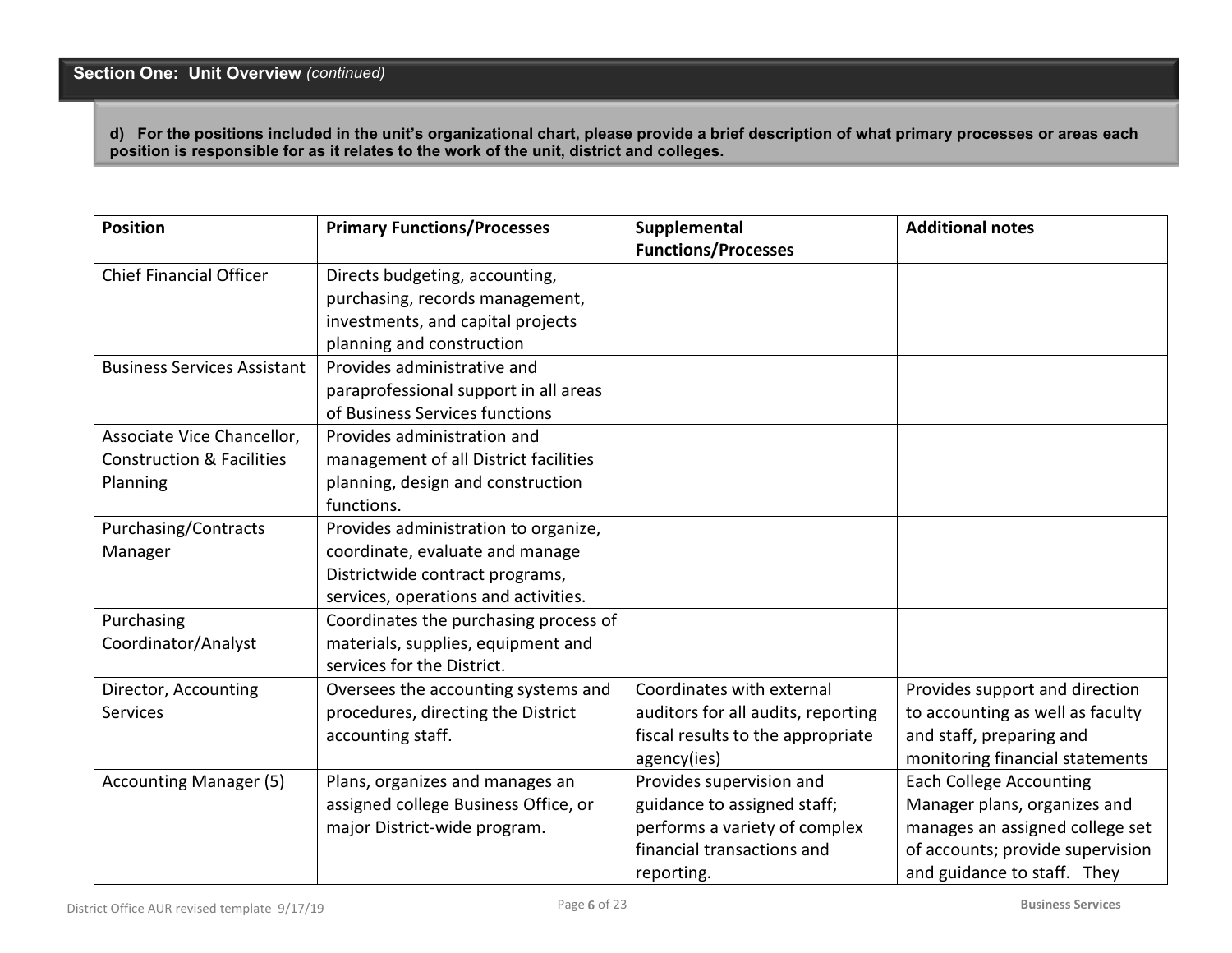|                                   |                                                                                                                                                                                      |                                                                                                                                                                                                                                                                                                                      | work with College Management<br>to serve the business needs of<br>their assigned College and the<br>District. This is the same for all<br><b>College Accounting</b><br>Managers. The Primary<br>processes are Purchase<br>Order/Invoice Compliance, Third<br>Party and Retiree Billing, FOAPAL<br>Change Processing, Student<br>Refund Processing, Escheatment<br>Processing |
|-----------------------------------|--------------------------------------------------------------------------------------------------------------------------------------------------------------------------------------|----------------------------------------------------------------------------------------------------------------------------------------------------------------------------------------------------------------------------------------------------------------------------------------------------------------------|------------------------------------------------------------------------------------------------------------------------------------------------------------------------------------------------------------------------------------------------------------------------------------------------------------------------------------------------------------------------------|
| <b>Budget Analyst</b>             | Organizes and assists with the District<br>Office budget and supports District-<br>wide programs.                                                                                    |                                                                                                                                                                                                                                                                                                                      |                                                                                                                                                                                                                                                                                                                                                                              |
| <b>Accounting Coordinator (4)</b> | Involved in the maintenance and<br>preparation of accounting and<br>financial records. These staff<br>members are the grant accountants.<br>(currently only 3 positions are filled.) | Independently performs complex<br>accounting analysis and<br>reporting.                                                                                                                                                                                                                                              |                                                                                                                                                                                                                                                                                                                                                                              |
| Accounting Tech II (10)           | Performs a variety of technical<br>accounting work related to the<br>processing and maintenance of<br>College and District accounting<br>records.                                    | <b>Accounts Payable</b><br>Journal entries, Check runs<br>ERODs (county entries)<br>Invoice/PO resolution<br>Reconciliations<br><b>Unclaimed Property</b><br>PO Compliance<br><b>Bank deposits</b><br><b>Cancellation of FA/Warrants</b><br>Wires/Books Transfers w/Wells<br>Fargo<br>CalCard/credit card processing |                                                                                                                                                                                                                                                                                                                                                                              |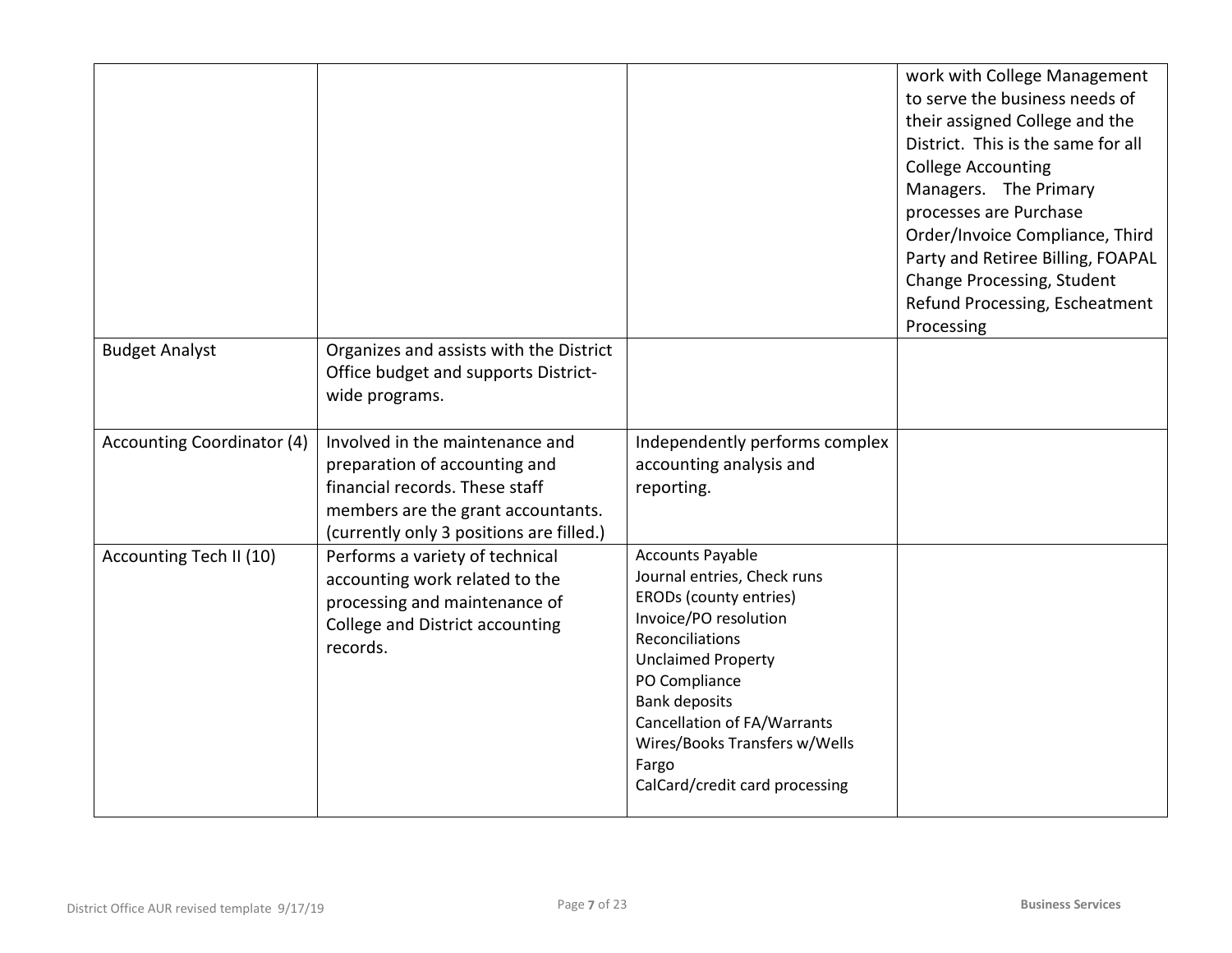#### **Section Two: Administrative Unit Outcomes (AUOs)**

**a) List all the AUOs for the unit.** AUOs describe what a customer or end-user will understand, experience or obtain as a result of the service the unit provides to the colleges and other internal stakeholders. Describe the method of assessment and the criteria used to determine success in the service provided. The assessment method should include some way of measuring college, internal or external stakeholders' demand or need for and satisfaction with the service (add additional rows as necessary.)

| <b>Administrative Unit Outcomes</b><br>(AUOs)                                                                                                                                                    | <b>Strategic</b><br><b>Plan</b><br><b>Alignment</b>              | <b>Review</b><br><b>Period</b> | <b>Method of Assessment</b>                                                                                                                                                      | Criteria for<br>determining success<br>in service provided                                                                                                                                                                                          |
|--------------------------------------------------------------------------------------------------------------------------------------------------------------------------------------------------|------------------------------------------------------------------|--------------------------------|----------------------------------------------------------------------------------------------------------------------------------------------------------------------------------|-----------------------------------------------------------------------------------------------------------------------------------------------------------------------------------------------------------------------------------------------------|
| Unit provides complete accounting<br>services to ensure all fiscal<br>transactions are processed and<br>recorded according to Generally<br><b>Accepted Governmental Accounting</b><br>Standards. | Goal 5-<br>Strengthen<br>Organizational<br><b>leffectiveness</b> | 2021-24<br>(annual)            | Annual External Audits<br>District<br>a.<br><b>College Foundations</b><br>b.<br>Proposition 39 (Measure G audits)<br><b>OPEB Retirement Board</b><br>d.<br>Measure J Audit<br>e. | 2019-20 Outcome: Completed<br>2020-21 Outcome: Not yet completed<br>Desired outcomes:<br>Unmodified Audit<br>Audits meet Federal and State<br>compliance requirements<br>Audits meet credit rating agency and<br>Securities and Exchange Commission |
|                                                                                                                                                                                                  |                                                                  |                                |                                                                                                                                                                                  | <b>requirements</b>                                                                                                                                                                                                                                 |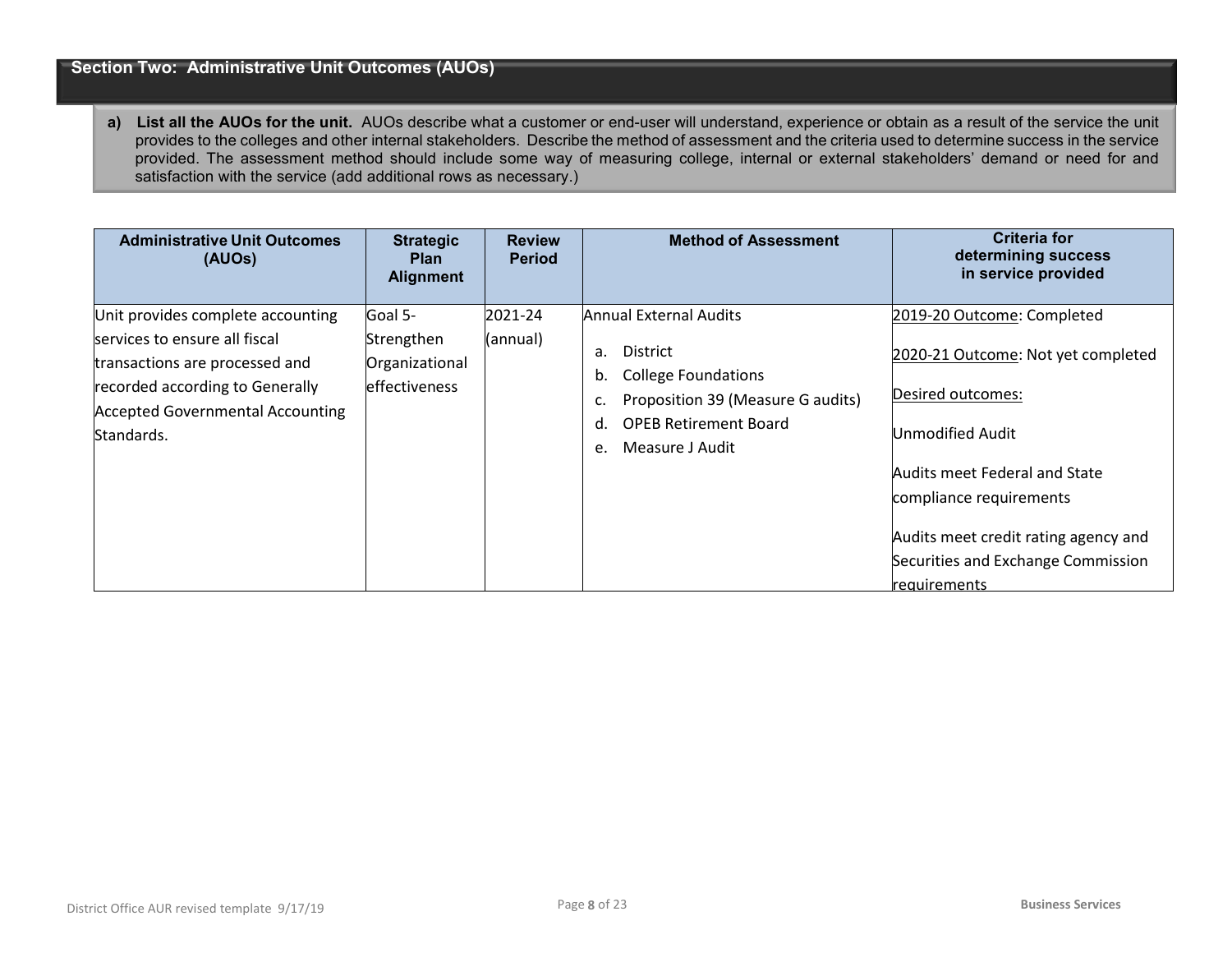| Unit provides finance and treasury                |                                                          | 2021-24             | District operations meet daily cash flow                                                                                                                                                                                                                         | Cash flow management ensuring                                                                                                                                                                                                                                                                                                                                                                                                                                                      |
|---------------------------------------------------|----------------------------------------------------------|---------------------|------------------------------------------------------------------------------------------------------------------------------------------------------------------------------------------------------------------------------------------------------------------|------------------------------------------------------------------------------------------------------------------------------------------------------------------------------------------------------------------------------------------------------------------------------------------------------------------------------------------------------------------------------------------------------------------------------------------------------------------------------------|
| services                                          |                                                          |                     | requirements.                                                                                                                                                                                                                                                    | adequate short and long term cash. No<br>default on long term debt obligations                                                                                                                                                                                                                                                                                                                                                                                                     |
|                                                   |                                                          |                     | Efficiently manage District's long term debt<br>obligations                                                                                                                                                                                                      | Maximize credit ratings on bond<br>issuances<br>Minimize interest costs on outstanding<br>debt issuances                                                                                                                                                                                                                                                                                                                                                                           |
|                                                   |                                                          |                     | Manage Districts investment portfolios                                                                                                                                                                                                                           | <b>Exceed established investment</b><br>benchmarks<br>Investments made consistent with<br><b>Board Policy</b>                                                                                                                                                                                                                                                                                                                                                                      |
| Unit provides budget and financial<br>Forecasting | Goal 5-<br>Strengthen<br>Organizational<br>effectiveness | 2021-24<br>(annual) | Annual budget development process<br>feedback from Trustees, College Presidents<br>and VP Administrative Services through<br>Trustee meetings, Chancellors Cabinet,<br>Consultation Council, District-wide Budget<br>Committee and Business Managers<br>meetings | Budgets developed and maintained that<br>meet Board of Trustee fiscal goals and<br>policies as well as 50% Law and FON<br>requirements.<br>Report on State budgets and forecast<br>implications on District fiscal resources<br>Develop appropriate financial resource<br>allocation models<br>Provision of Monthly budget vs actual<br>fiscal reports to all budget managers.<br>Provision of fiscal and budget reports to<br>District's participatory governance<br>stakeholders |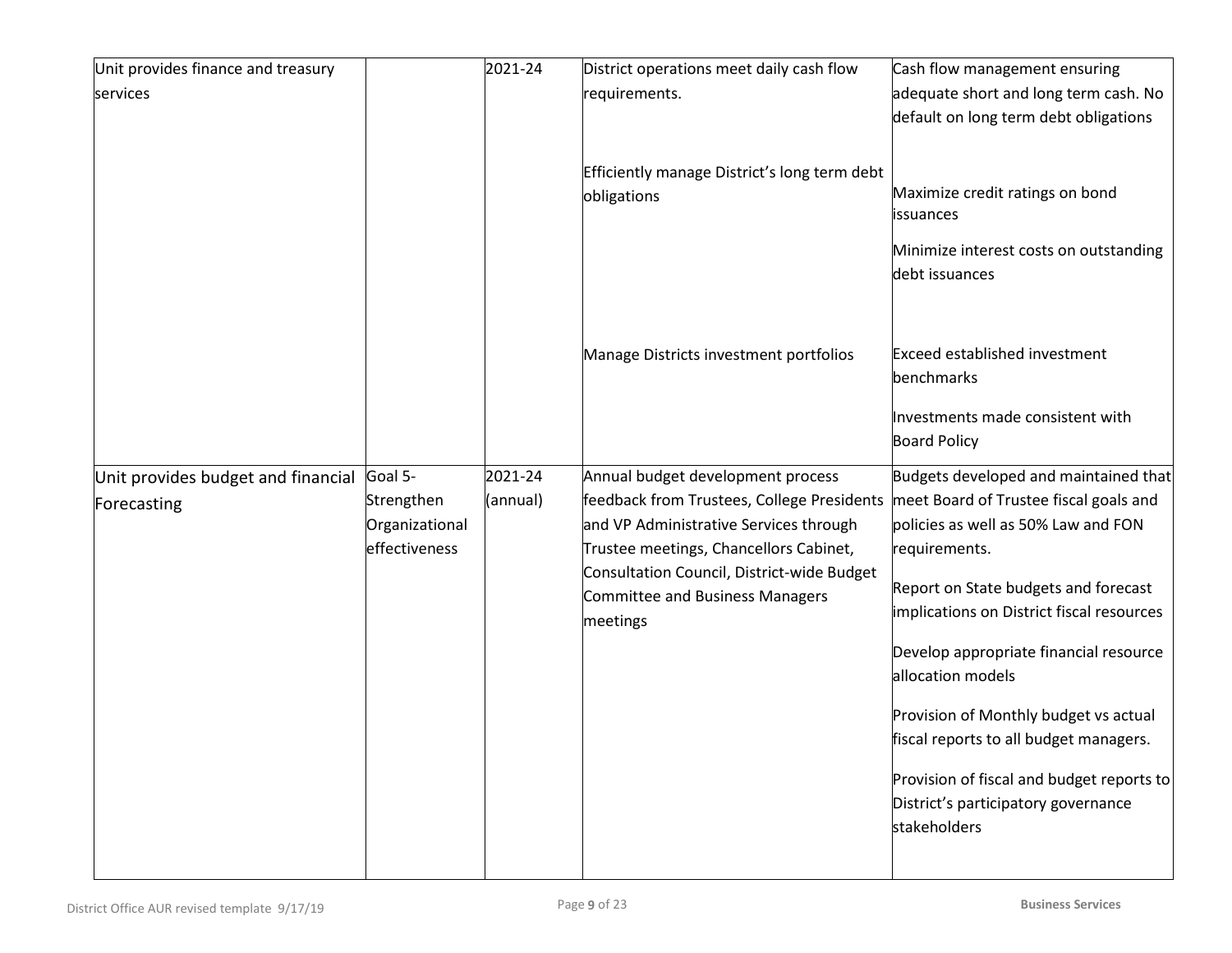| Unit provides economic and cost | Goal 5-        | 2021-24 | Timely economic and cost analysis utilizing | Provide economic or cost analysis of    |
|---------------------------------|----------------|---------|---------------------------------------------|-----------------------------------------|
| analysis                        | Strengthen     |         | discounted cash flow, incremental           | proposed program or project             |
|                                 | Organizational |         | cost/benefit analysis or other appropriate  | opportunities to ensure transparency    |
|                                 | effectiveness  |         | economic evaluation models.                 | of fiscal consequences for inclusion in |
|                                 |                |         |                                             | program or project decisions.           |
|                                 |                |         | Periodic assessments of Presidents, Vice    |                                         |
|                                 |                |         | Presidents, Deans and Vice Chancellors      |                                         |
|                                 |                |         | Periodic surveys of all stakeholders        |                                         |
|                                 |                |         | regarding these services                    |                                         |
|                                 |                |         |                                             |                                         |
|                                 |                |         |                                             |                                         |
| Unit provides Fiscal Compliance | Goal 5-        | 2021-24 | Timely submission of required fiscal status | Coordination to completion of required  |
| and Reporting                   | Strengthen     |         | reports to Federal and State agencies for   | fiscal reports.                         |
|                                 | Organizational |         | grants, special contracts or categorical    | Monthly Grant Reporting updates to      |
|                                 | effectiveness  |         | programs.                                   | <b>Directors</b>                        |
|                                 |                |         | Periodic assessments by Program Managers    |                                         |
|                                 |                |         | and Vice Presidents on fiscal reporting     | Accurate and timely reporting.          |
|                                 |                |         | process.                                    |                                         |
|                                 |                |         |                                             | Up to date grant management manuals     |
|                                 |                |         | Periodic surveys of all stakeholders        | documentation of fiscal expectations    |
|                                 |                |         | regarding these services                    | and regulations for Program managers)   |
|                                 |                |         |                                             |                                         |
| Unit coordinates Financial Aid  | Goal 5-        | 2021-24 | Minimum student and Financial Aid           | Timely processing of Financial Aid      |
| Distribution services           | Strengthen     |         | Department complaints                       | checks to students per scheduled        |
|                                 | Organizational |         |                                             | disbursements                           |
|                                 | effectiveness  |         | Survey of Financial Aid directors and       |                                         |
|                                 |                |         | students on service levels                  |                                         |
|                                 |                |         |                                             |                                         |
|                                 |                |         |                                             |                                         |
|                                 |                |         |                                             |                                         |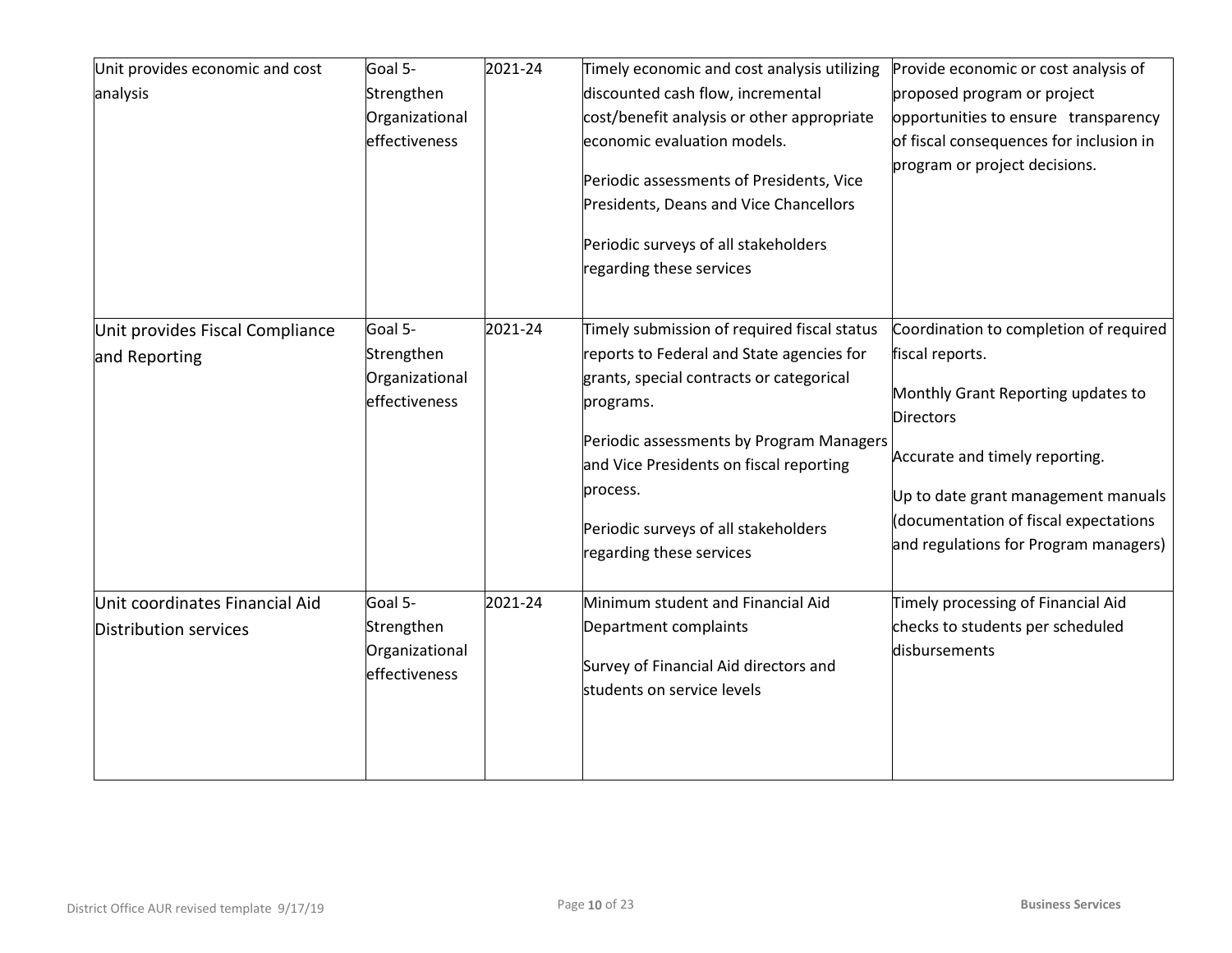| Unit coordinates Business Contract Goal 5- |                                                          | 2021-24 | Timely submission of contracts to Trustees                                                                  | Processing of business contracts to                                                                                                                                                           |
|--------------------------------------------|----------------------------------------------------------|---------|-------------------------------------------------------------------------------------------------------------|-----------------------------------------------------------------------------------------------------------------------------------------------------------------------------------------------|
| <b>Services</b>                            | Strengthen                                               |         | for approval                                                                                                | meet delivery requirements for scope                                                                                                                                                          |
|                                            | Organizational<br>effectiveness                          |         | Contracts completed before services are<br>rendered                                                         | of services<br>Contracts completed in manner                                                                                                                                                  |
|                                            |                                                          |         |                                                                                                             | minimizing risk to the District.                                                                                                                                                              |
| Unit provides purchasing support           | Goal 5-<br>Strengthen                                    | 2021-24 | Timely completion major non-construction<br>purchases                                                       | Coordinates completion of formal bid<br>process for non-construction purchases                                                                                                                |
|                                            | Organizational<br>effectiveness                          |         | Surveys of department buyer satisfaction                                                                    | Identifies piggy-back contracts and<br>purchasing consortiums for alternatives<br>to bidding<br>Research and evaluate purchase                                                                |
|                                            |                                                          |         |                                                                                                             | options for District buyers<br>Up to date purchasing and travel<br>guidelines<br>Provides accounting for District assets                                                                      |
| Unit provides business process<br>training | Goal 5-<br>Strengthen<br>Organizational<br>effectiveness | 2021-24 | Timely completion of training for staff in<br>use of key business processes<br>Periodic Surveys of trainees | Timely purchasing, travel, business<br>contracting, expenditure approvals<br>budget & expenditure transfers, budget<br>monitoring, chart of accounts and other<br>process training as needed. |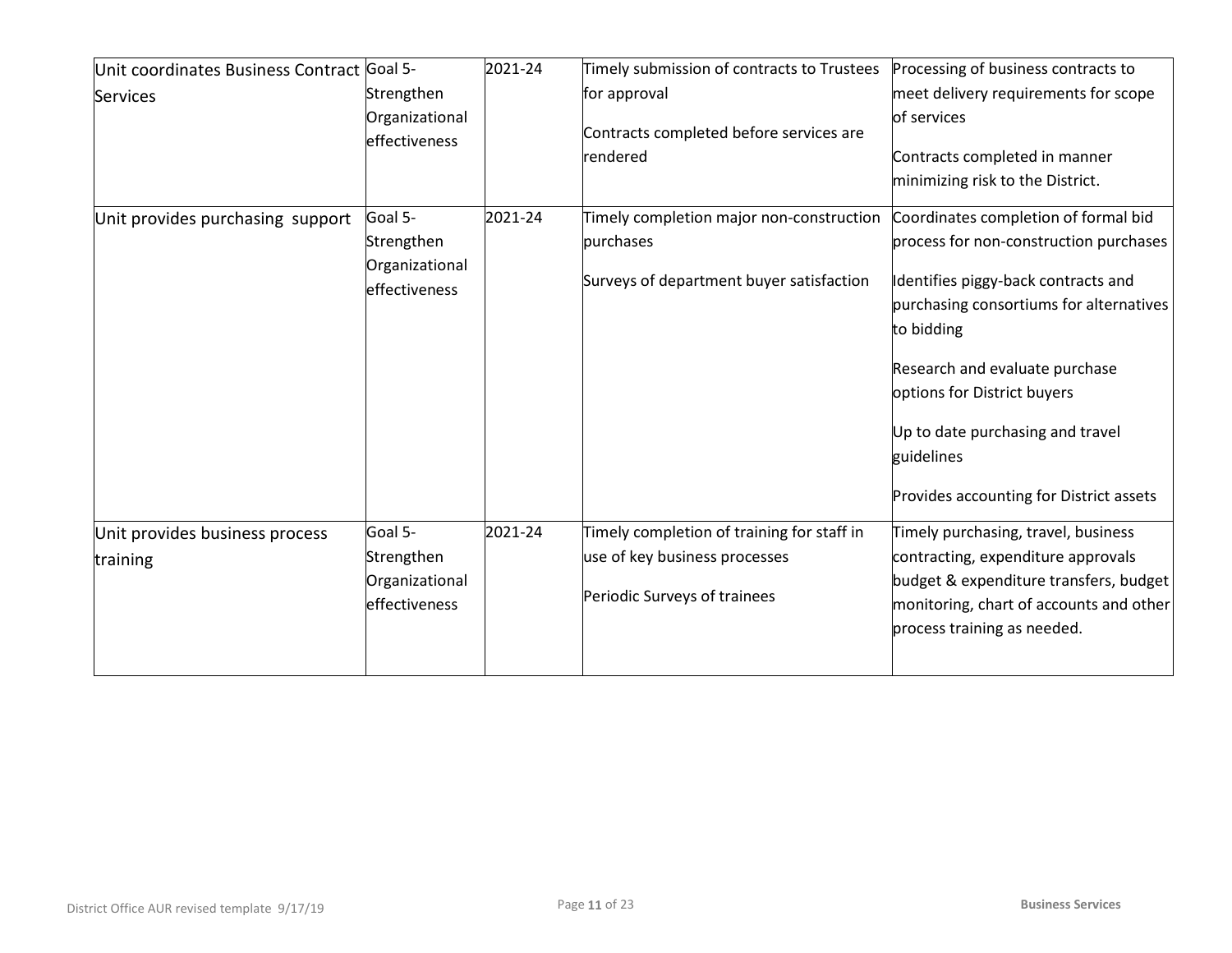#### **b) Summarize the results from any AUOs evaluated during the past year, including feedback on services rendered during the past year. Provide details regarding findings and plans for change or improvement of service, if needed.**

| Administrative Unit Outcome #1: | All 2019-20 external audits were completed timely, with no findings.                                                                                                                                                                                                                                                                                                                          |
|---------------------------------|-----------------------------------------------------------------------------------------------------------------------------------------------------------------------------------------------------------------------------------------------------------------------------------------------------------------------------------------------------------------------------------------------|
| Administrative Unit Outcome #2: | District met all 2018-19 cash flow requirements, efficiently managing all long-term debt obligations and<br>investment portfolios.                                                                                                                                                                                                                                                            |
| Administrative Unit Outcome #3: | 2021 budget completed providing all required fiscal information for timely adoption and implementation.                                                                                                                                                                                                                                                                                       |
| Administrative Unit Outcome #4: | Quarterly review and analysis of Measure J cash flow to ensure scheduled projects conform to issuance<br>restrictions.                                                                                                                                                                                                                                                                        |
| Administrative Unit Outcome #5: | 2020-21 grant and categorical reporting not completed timely. Feedback from some of the program<br>directors/managers regarding timeliness of reporting. Grants accounting is beginning to schedule meetings with<br>appropriate personnel, to discuss processes and responsibilities. Monthly grant reporting report sent out to all<br>Program Managers/Directors and VP's at each college. |
| Administrative Unit Outcome #6: | Timely processing of 2020-21 Financial Aid checks to students per scheduled disbursement dates. Continued use<br>of BankMobile to process Financial Aid refunds.                                                                                                                                                                                                                              |
| Administrative Unit Outcome #7: | Timing of contracts needs improvement. During the year, several contracts processed after services rendered.<br>Contracts/Purchasing manager will work with CFO and college VP's of Finance & Administration to establish<br>written procedures for contract processing.                                                                                                                      |
| Administrative Unit Outcome #9: | Training provided on an as-needed basis.                                                                                                                                                                                                                                                                                                                                                      |
|                                 |                                                                                                                                                                                                                                                                                                                                                                                               |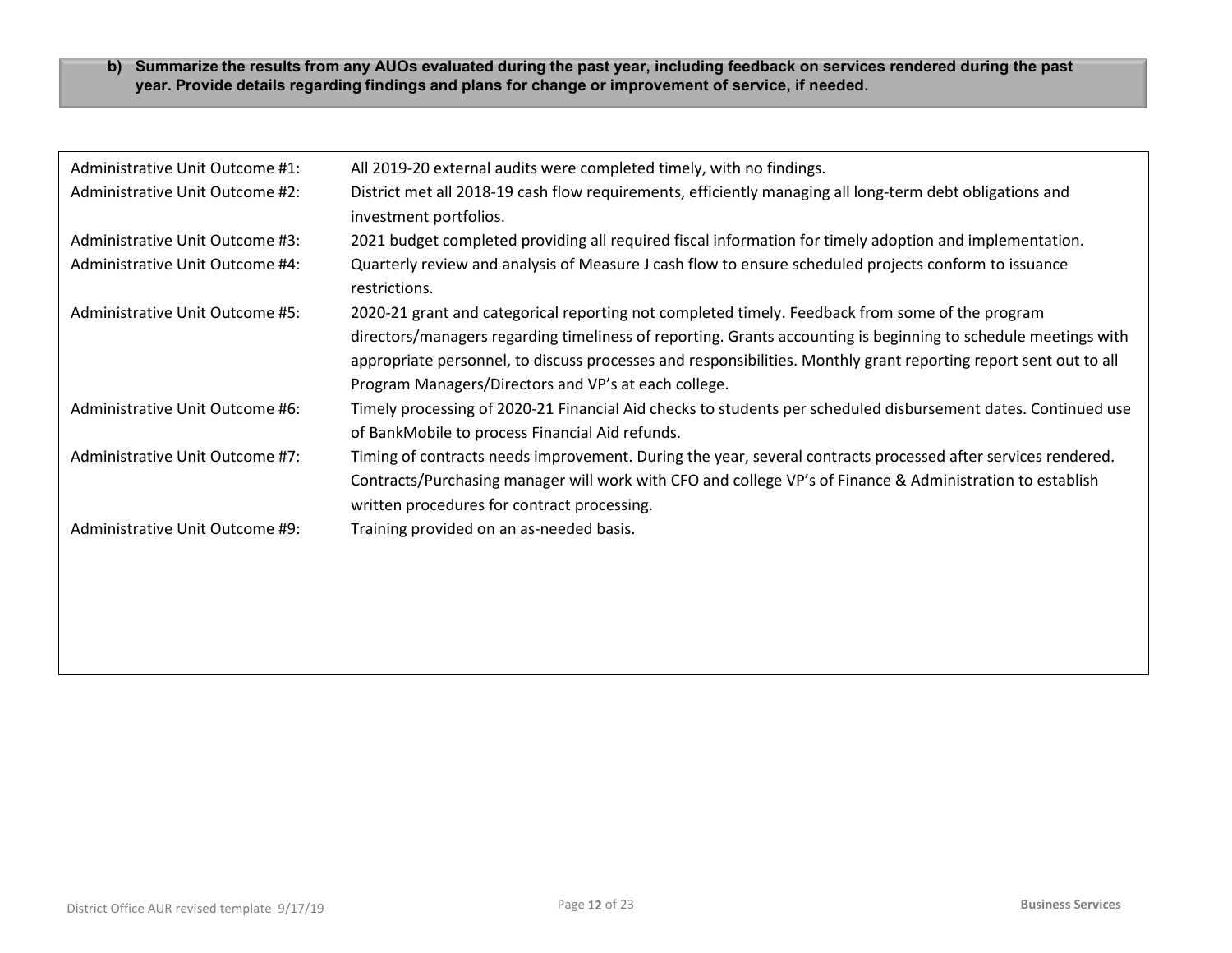#### **Section Three: Key Performance Indicators (KPIs)**

a) List the KPIs for the unit along with the relevant outcomes for the last 3-5 years. KPI data tracks process efficiency and demand for services. Examples of KPIs include a count of customers served, a count of services performed, the average time to complete a service, etc. They are closely related to the AUOs and should reflect the unit's core function or purpose.

| <b>Key Performance Indicators (KPIs)</b>                                   | 2015-16       | 2016-17       | 2017-18       | 2018-19       | 2019-20       | 2020-21       |
|----------------------------------------------------------------------------|---------------|---------------|---------------|---------------|---------------|---------------|
| Number of District sub-funds supported by district accounting services     | 135           | 158           | 164           | 208           | 239           | 281           |
| Value of all District funds expenditures supported by district accounting  | \$288,038,381 | \$276,043,987 | \$283,496,806 | \$352,143,516 | \$454,944,359 | \$423,956,806 |
| Value of restricted general fund expenditures supported by the district    | \$34,267,753  | \$50,824,850  | \$35,211,734  | \$49,074,817  | \$40,839,005  | \$54,416,348  |
| Number of invoices processed                                               | 92,489        | 107,727       | 116,280       | 114,543       | 113,964       | 107,916       |
| Number of purchase orders processed                                        | 11,099        | 11,204        | 13,516        | 19,329        | 10,436        | 6,599         |
| Number of warrants/checks issued                                           | 83,175        | 95,680        | 94,219        | 97,333        | 104,898       | 93,764        |
| Number of journal entries processed (excluding foundation activity)        | 7,648         | 8,364         | 8,143         | 10,696        | 9,509         | 7,692         |
| Bank and investment funds reconciled                                       | 56            | 56            | 58            | 69            | 72            | 79            |
| Number of contracts processed through Business Services                    | 861           | 845           | 870           | 906           | 910           | 716           |
| Percentage of all contracts processed over prior year                      | 43%           | $-2%$         | 3%            | 4%            | 0%            | $-21%$        |
| Percentage of all contracts processed over base year (13-14)               | 84%           | 80%           | 86%           | 93%           | 93%           | 52%           |
| Number of Business Services contracts processed                            | 413           | 489           | 547           | 743           | 605           | 550           |
| Percentage of Business Services contracts processed over prior year        | 45%           | 18%           | 12%           | 36%           | $-19%$        | -9%           |
| Percentage of Business Services contracts processed over base year (13-14) | 102%          | 140%          | 168%          | 264%          | 256%          | 224%          |
| Number of Foundation and Student sub-funds supported by District           | 872           | 973           | 813           | 982           | 1,139         | 1,210         |

**b) What unexpected changes or challenges did your unit encounter this cycle? How does your trend data impact your decision-making process for your unit?** 

- o Business Services experienced significant decreases in the following transaction processing area due to COVID:
	- o Purchase orders decreased by 3,837 or 37% over prior year
	- o Warrants/Checks issued decreased by 11,134 or 11% over prior year
	- o Journal entries decreased by 2,047 or 20% over prior year
	- o Business Services contracts decreased by 55 or 9% over prior year
- o Sub-fund support increased by 71 or 6% these are mostly grant funds, which Business Services grant accounting supports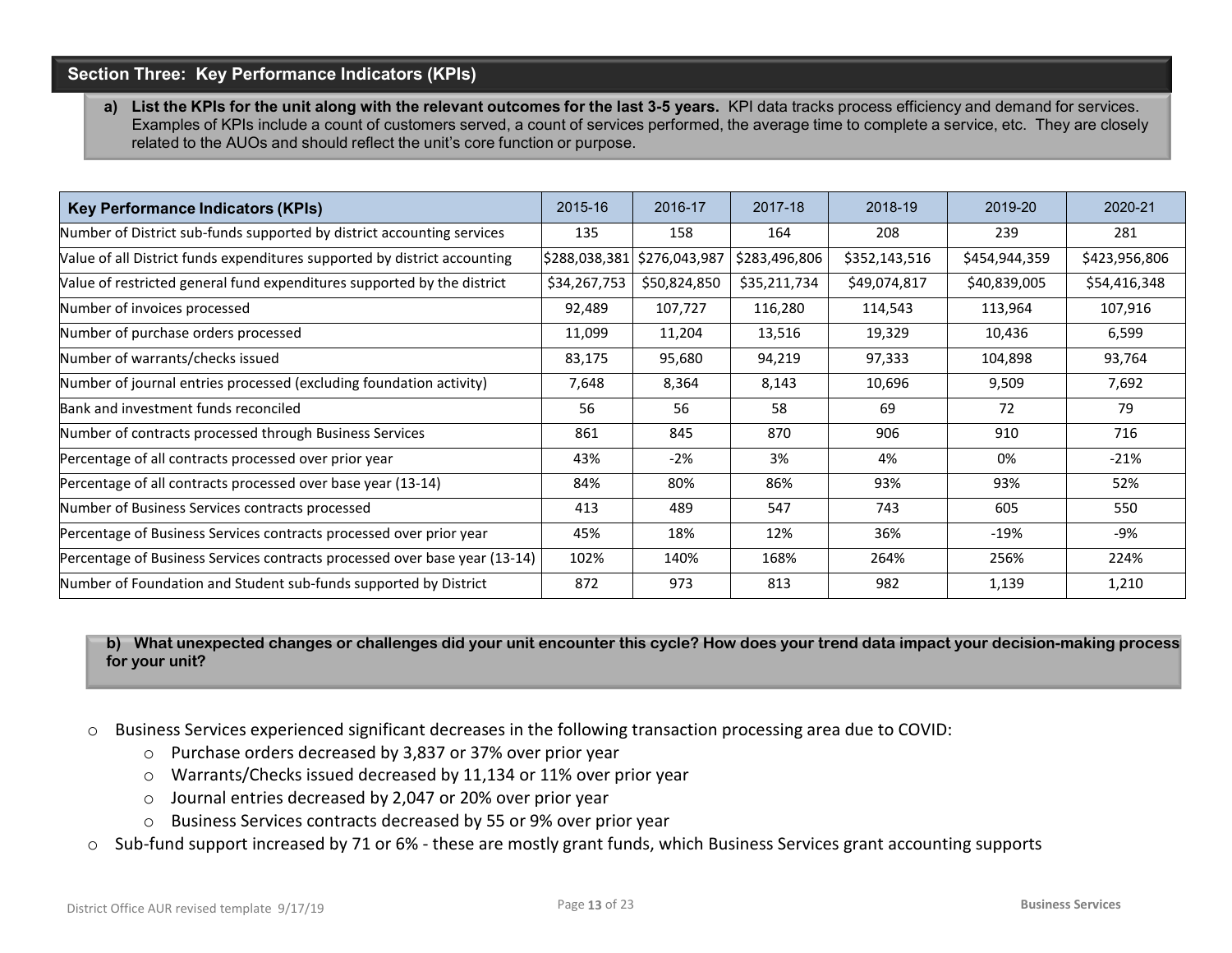- o Increase in grant funds equates to increase in grant reporting. Several grant reports continue to be submitted after the required reporting due date. Business Services will evaluate the workload of the current staff and may result in additional resource request.
- o In the absence of COVID, increases in transaction processing means more work for the current staff. Business Services has created efficiencies by reducing paper processing and moving to electronic processing. Evaluation in current fiscal year to determine if additional staff will be needed in the future to accommodate increasing processing workload.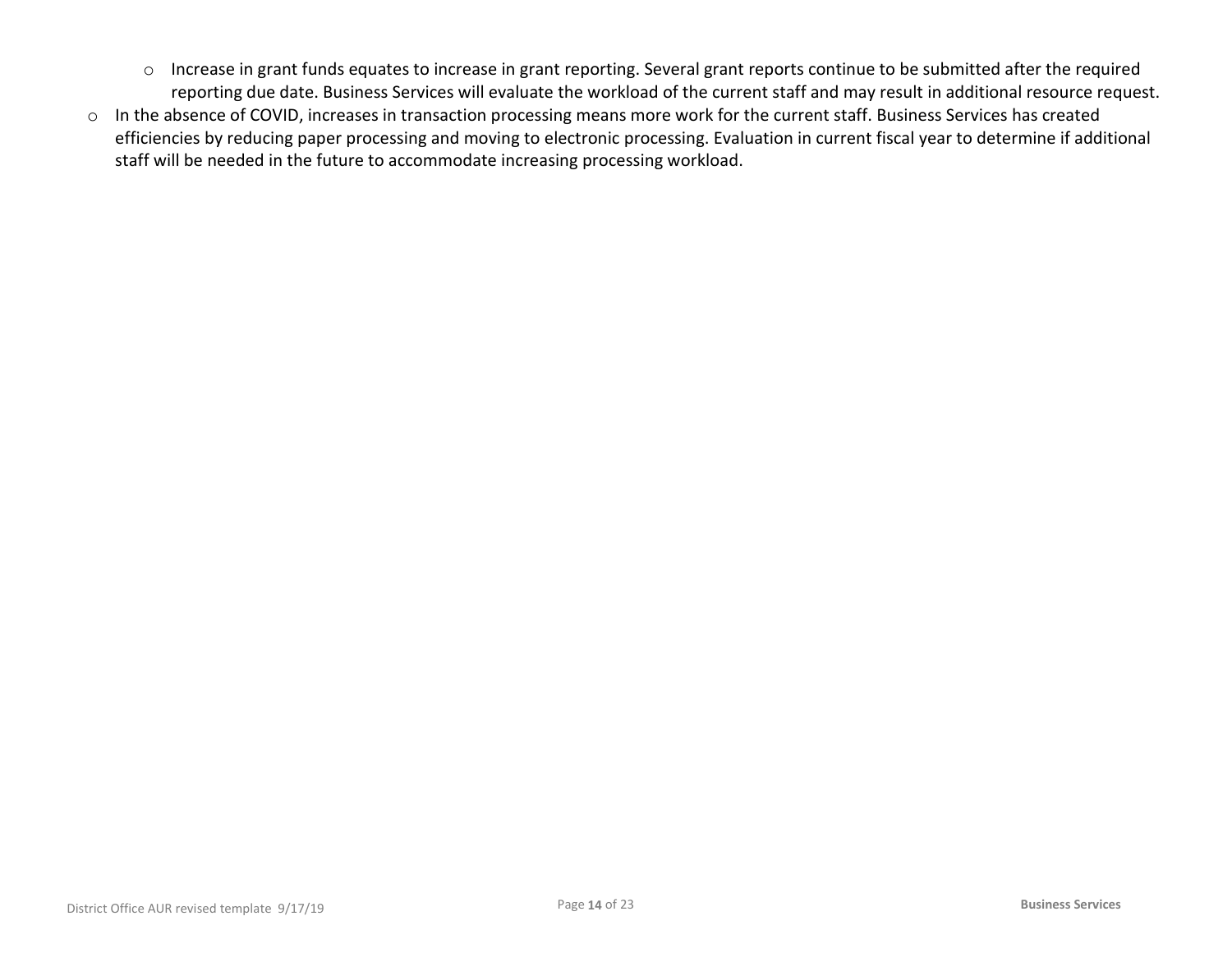**a) List the unit's current goals**. For each goal, discuss progress and changes. Provide an action plan for each goal that gives the steps to completing the goal and the timeline. If unit goal is for service to a group outside of the unit, indicate which group in the last column. (Add additional rows as necessary.)

| <b>Unit Goal</b>                                                                     | Which<br>institutional<br>goals from<br>the KCCD<br>Strategic<br>Plan will be<br>advanced<br>upon<br>completion<br>of this<br>goal? | Progress on goal<br>achievement<br>(choose one)                  | Status Update -<br><b>Action Plan</b>                                                                                                                          | <b>Colleges requesting</b><br>accomplishment of this<br>goal or colleges' planning<br>indicating this need.<br>(Include supporting<br>documentation.) | Other group (besides<br>ones of the colleges)<br>requesting<br>accomplishment of<br>this goal. (Include<br>supporting<br>documentation.) |
|--------------------------------------------------------------------------------------|-------------------------------------------------------------------------------------------------------------------------------------|------------------------------------------------------------------|----------------------------------------------------------------------------------------------------------------------------------------------------------------|-------------------------------------------------------------------------------------------------------------------------------------------------------|------------------------------------------------------------------------------------------------------------------------------------------|
| 1. Complete PY goals not<br>yet completed                                            | Goal #5                                                                                                                             | Completed:<br>(Date)<br>Revised:<br>(Date)<br>Ongoing:<br>(Date) | PY Goals completed:<br>7, 12, 13. On<br>hold/cancelled: 1, 3,<br>9, 11. Ongoing: See<br>section 5 below                                                        |                                                                                                                                                       |                                                                                                                                          |
| 2. Review/revise existing<br>contract templates;<br>eliminate redundant<br>templates | Goal #5                                                                                                                             | Ongoing                                                          | After successful<br>implementation of<br>the iContract<br>system, the<br><b>Contracts Manager</b><br>will review current<br>templates and<br>recommend updates | All                                                                                                                                                   |                                                                                                                                          |
| 3. Create and implement a<br>grants training program for<br>the colleges             | Goal #5                                                                                                                             | Ongoing                                                          | Due to staffing<br>constraints, this goal<br>is not yet complete.                                                                                              | All                                                                                                                                                   |                                                                                                                                          |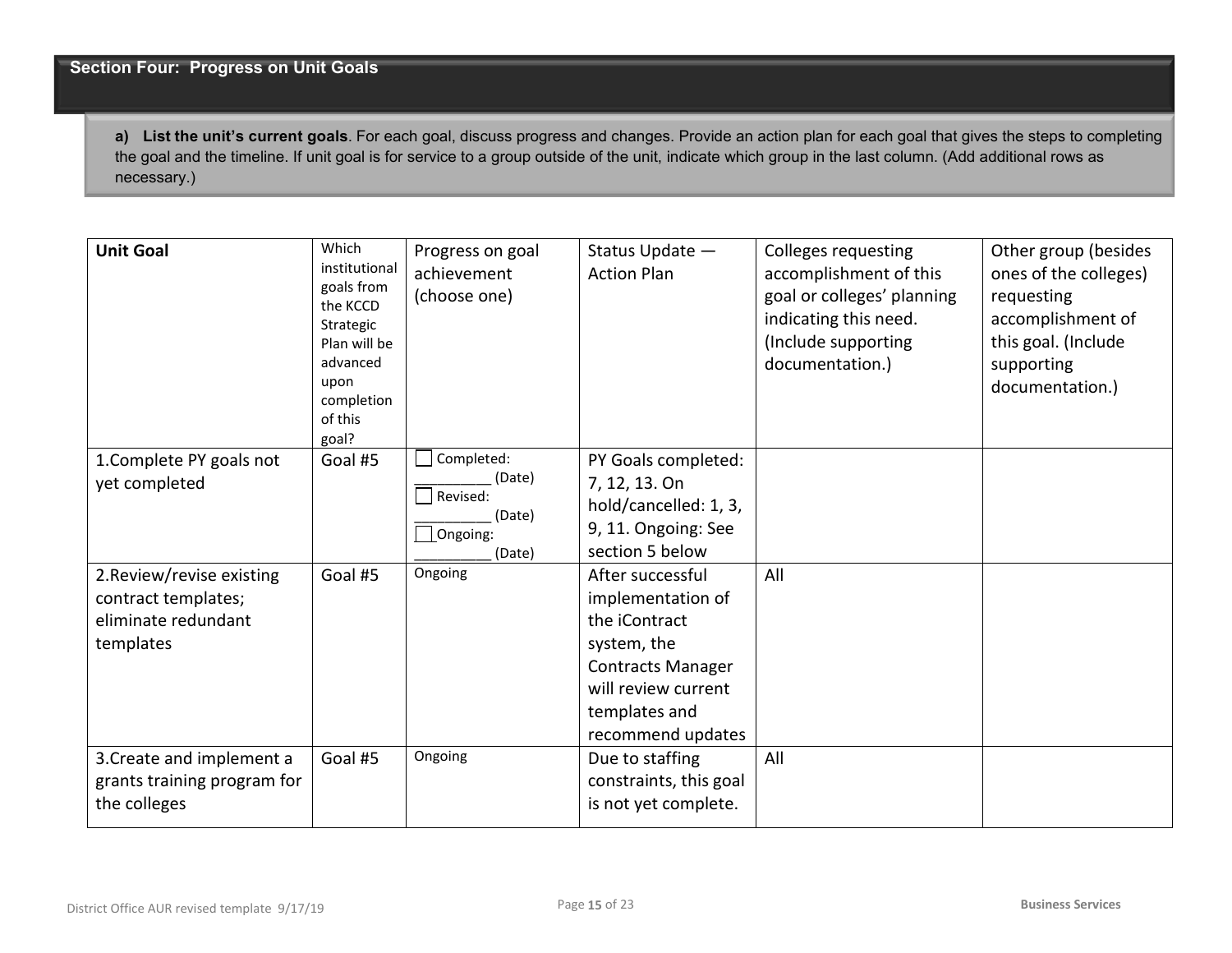| 5. facilitate the DWBC to | Goal #5 | Ongoing | DWBC continues to     | All |  |
|---------------------------|---------|---------|-----------------------|-----|--|
| establish a new SCFF      |         |         | meet monthly.         |     |  |
| allocation model and      |         |         | Working with          |     |  |
| District chargeback model |         |         | consultant to review  |     |  |
|                           |         |         | other district models |     |  |
|                           |         |         | and collaborate to    |     |  |
|                           |         |         | recommend new         |     |  |
|                           |         |         | models                |     |  |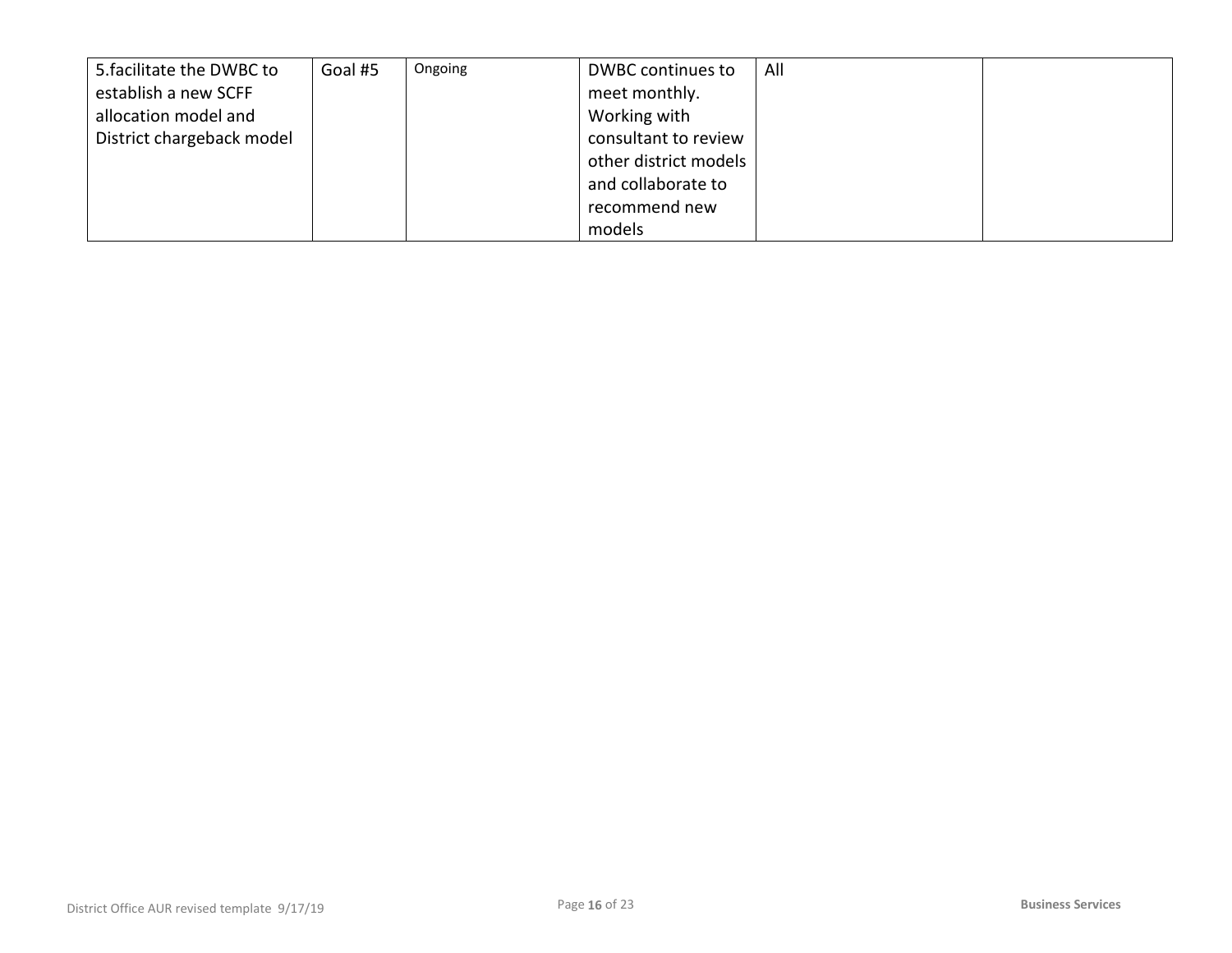#### **a) List new or revised goals, if applicable. (Add additional rows as necessary.)**

| <b>Replacement Goal</b>                                                                                                      | Which<br>institutional<br>goals from the<br><b>KCCD Strategic</b><br>Plan will be<br>advanced upon<br>completion of<br>this goal? | Status Update - Action<br>Plan                                                     | <b>Colleges requesting</b><br>accomplishment of this<br>goal or colleges'<br>planning indicating this<br>need. (Include<br>supporting<br>documentation.) | Other group (besides ones of the<br>colleges) requesting accomplishment of<br>this goal. (Include supporting<br>documentation.) |
|------------------------------------------------------------------------------------------------------------------------------|-----------------------------------------------------------------------------------------------------------------------------------|------------------------------------------------------------------------------------|----------------------------------------------------------------------------------------------------------------------------------------------------------|---------------------------------------------------------------------------------------------------------------------------------|
| 2018-19 Goal #2-<br>Automation of BOG Waiver<br>un-apply/reapply posting                                                     | Goal #5                                                                                                                           | In progress                                                                        | All                                                                                                                                                      |                                                                                                                                 |
| 2018-19 Goal #5 - Develop<br>a grant procedure manual<br>for program managers                                                | Goal #5                                                                                                                           | In progress                                                                        | All                                                                                                                                                      |                                                                                                                                 |
| 2018-19 Goal #8-<br>Integration of Food<br>Services cash receipts<br>processing through<br>SalePoint or another<br>mechanism | Goal #5                                                                                                                           | In progress $-$ BC/PC is<br>reviewing new POS<br>system for Food<br>Services       | <b>Bakersfield</b><br>College/Porterville<br>College                                                                                                     |                                                                                                                                 |
| 2018-19 Goal #10 - Revise<br><b>District Procurement</b><br>Manual                                                           | Goal #5                                                                                                                           | In progress                                                                        | All                                                                                                                                                      |                                                                                                                                 |
| 2019-20 - Update CalCard<br>manual/instructions                                                                              | Goal #5                                                                                                                           | Purchasing/Contracts<br>manager has been<br>assigned to update<br>these procedures | All                                                                                                                                                      |                                                                                                                                 |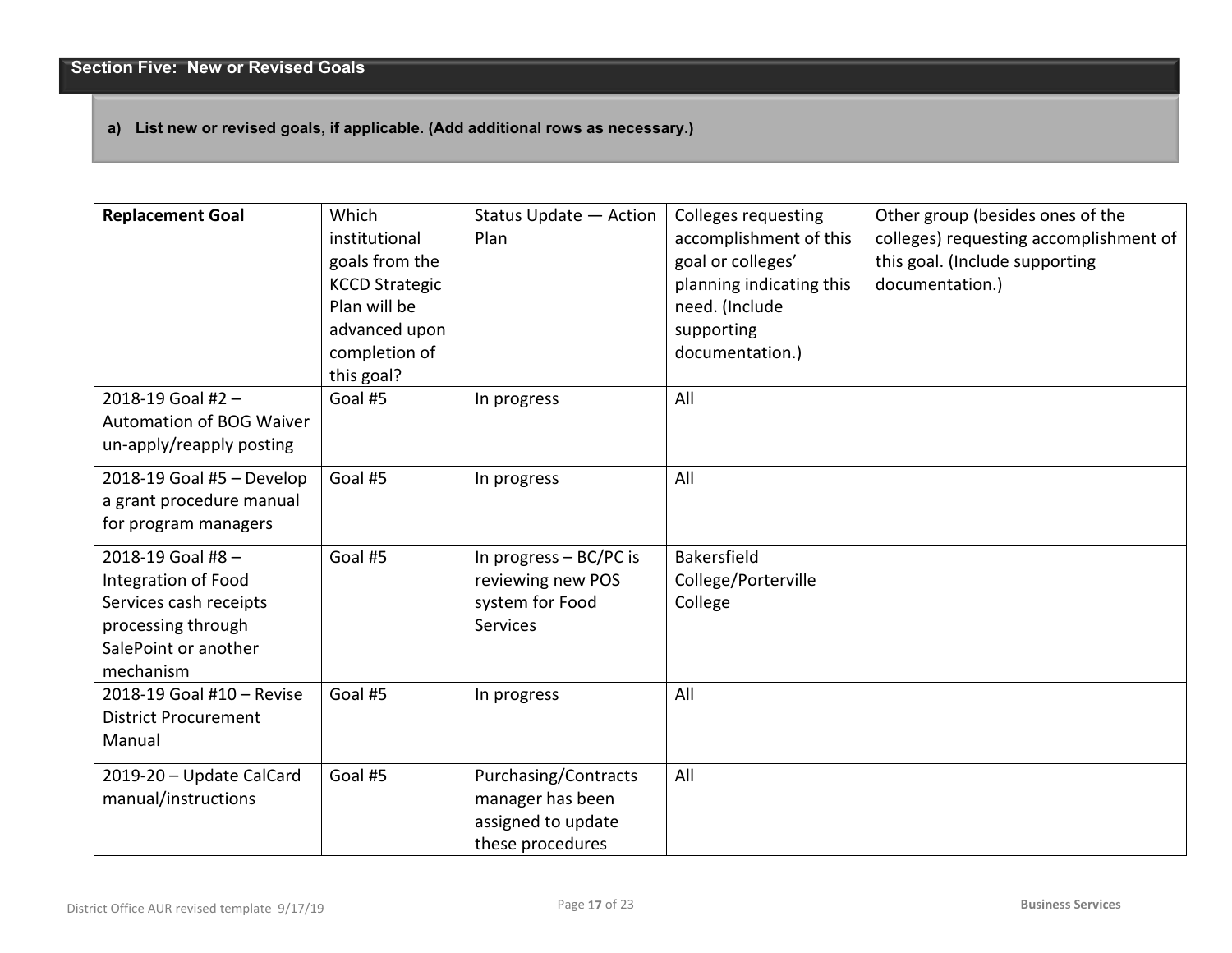| 2019-20 - Implement new    | Goal #5 | CFO/VPFAS have            | All |  |
|----------------------------|---------|---------------------------|-----|--|
| <b>Facility Scheduling</b> |         | initially begun review of |     |  |
| Software                   |         | potential vendors         |     |  |
|                            |         |                           |     |  |
| $2019 - 20 - Student$      | Goal #5 | Work with all VP's on     | All |  |
| <b>Accounts Receivable</b> |         | process/procedures for    |     |  |
| collection efforts         |         | student collections       |     |  |
|                            |         |                           |     |  |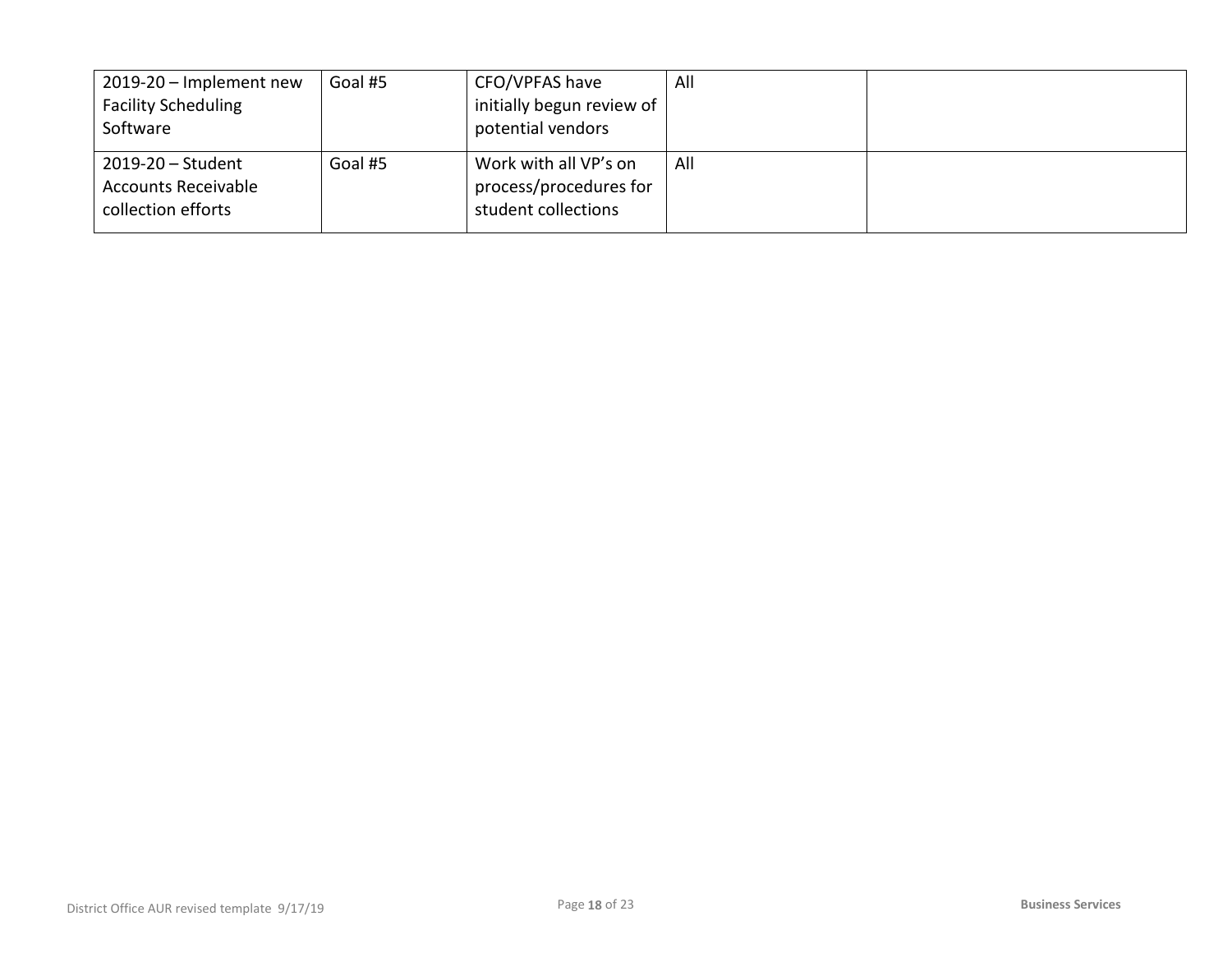## **Section Six: Current Unit Resources**

a) List the unit's current resource levels by outlining existing staff, listing (major) technology/equipment the unit uses, describing the space **the unit occupies, and the unit's current budget.**

| <b>Resources</b>                            |                                                       |                                      | <b>Current Level</b>                                                                        |  |  |
|---------------------------------------------|-------------------------------------------------------|--------------------------------------|---------------------------------------------------------------------------------------------|--|--|
| <b>Staffing</b>                             | District Office                                       |                                      |                                                                                             |  |  |
| (list current staffing levels)              |                                                       | <b>Chief Financial Officer</b>       |                                                                                             |  |  |
|                                             |                                                       | <b>Business Services Assistant</b>   |                                                                                             |  |  |
|                                             | <b>Budget Analyst</b>                                 |                                      |                                                                                             |  |  |
|                                             |                                                       | <b>Director, Accounting Services</b> |                                                                                             |  |  |
|                                             |                                                       | <b>Accounting Manager (2)</b>        |                                                                                             |  |  |
|                                             |                                                       | Accounting Coordinator (3)           |                                                                                             |  |  |
|                                             |                                                       | Accounting Technician II (4)         |                                                                                             |  |  |
|                                             |                                                       | <b>Contracts/Purchasing Manager</b>  |                                                                                             |  |  |
|                                             | <b>Purchasing Coordinator/Analyst</b><br>Students (2) |                                      |                                                                                             |  |  |
|                                             | <b>Bakersfield College</b>                            |                                      |                                                                                             |  |  |
|                                             | <b>Accounting Manager</b>                             |                                      |                                                                                             |  |  |
|                                             | <b>Accounting Coordinator</b>                         |                                      |                                                                                             |  |  |
|                                             |                                                       | Accounting Technician II (3)         |                                                                                             |  |  |
|                                             | Students (2)                                          |                                      |                                                                                             |  |  |
|                                             |                                                       | Cerro Coso Community College         |                                                                                             |  |  |
|                                             | <b>Accounting Manager</b>                             |                                      |                                                                                             |  |  |
|                                             |                                                       | <b>Accounting Technician II</b>      |                                                                                             |  |  |
|                                             | Porterville College<br><b>Accounting Manager</b>      |                                      |                                                                                             |  |  |
|                                             |                                                       |                                      |                                                                                             |  |  |
| <b>Technology / Equipment</b>               |                                                       |                                      | *Personal computers, printers, copiers, safes, check printing equipment, modular furniture  |  |  |
| <b>Space / Facilities</b>                   |                                                       |                                      | . Offices located at Bakersfield College, Cerro Coso CC, Porterville College & Weill Center |  |  |
| <b>Budget (Unrestricted) Total</b>          |                                                       | \$10,428,617                         | 2021-22 Budget                                                                              |  |  |
| 1000 (Academic Salaries)                    |                                                       | \$<br>$-0-$                          |                                                                                             |  |  |
| 2000 (Classified Salaries)                  |                                                       | \$1,838,250                          |                                                                                             |  |  |
| 3000 (Employee Benefits)                    |                                                       | \$<br>978,418                        |                                                                                             |  |  |
| 4000 (Supplies & Materials)                 |                                                       | \$<br>23,650                         |                                                                                             |  |  |
| 5000 (Operating Expenses and Services)      |                                                       | \$1,847,953                          |                                                                                             |  |  |
| 6000 (Capital Outlay)                       |                                                       | \$<br>10,600                         |                                                                                             |  |  |
| 7000 (Other Outgo)                          |                                                       | \$5,729,746                          |                                                                                             |  |  |
| <b>Budget (Restricted) Total</b>            |                                                       | \$<br>$-0-$                          |                                                                                             |  |  |
| <b>Budget (Contract/Community Ed) Total</b> |                                                       | \$<br>$-0-$                          |                                                                                             |  |  |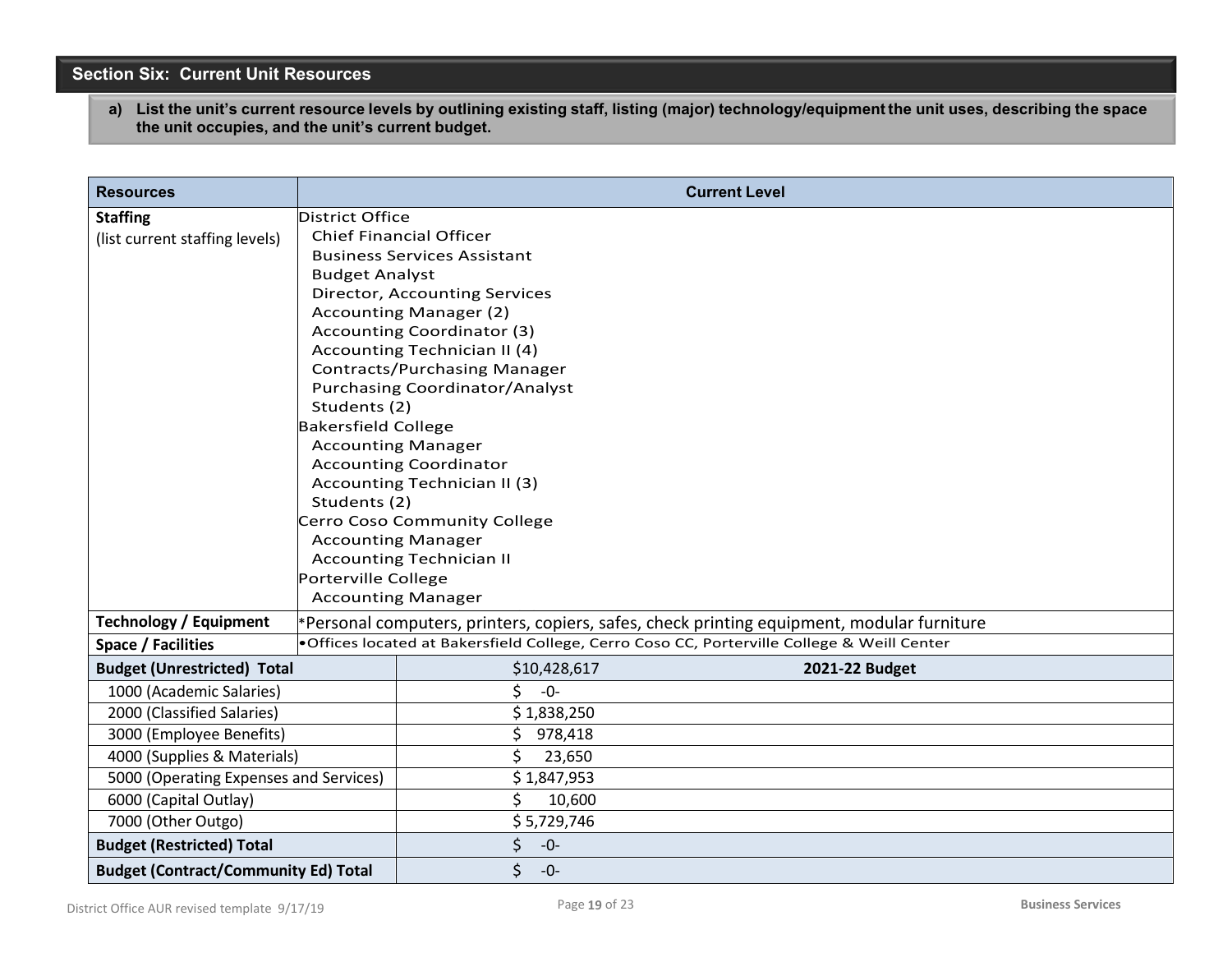### **Section Seven: Resource Request Analysis**

Discuss the impact of new resources your unit is requesting for next year's cycle that are in addition to what your unit currently has in this cycle. Indicate the expected cost along with the rationale. If a college is not requesting the new resource, leave the "College(s) requesting" column blank. Rank the proposals in order of their importance to the unit ("1" is most important; "5" is least important)

| <b>Resource Category</b>                                                                                                                                                                                                               | <b>Resource Requested</b><br>(Include Cost)                                                                           | Discuss how the new resource<br>will impact your unit's<br>effectiveness in providing<br>service to the colleges or other<br>groups and what college<br>planning reflects or suggests<br>this need. | <b>College(s) requesting</b><br>this new resource to<br>your unit. (Leave blank<br>if no college requests<br>the new resource.) | Rank |
|----------------------------------------------------------------------------------------------------------------------------------------------------------------------------------------------------------------------------------------|-----------------------------------------------------------------------------------------------------------------------|-----------------------------------------------------------------------------------------------------------------------------------------------------------------------------------------------------|---------------------------------------------------------------------------------------------------------------------------------|------|
| <b>Positions:</b><br>Discuss the impact new and/or<br>replacement management and/or<br>staff will have on your unit's<br>service to the colleges.                                                                                      | $\boxtimes$ 1: Classified Staff<br>2: Administrator<br>Possibly grant coordinator<br>and/or grant accounting<br>staff | As document processing/grant<br>numbers increase, the current<br>staff will not be able to process<br>all documents/reports in a timely<br>manner.                                                  | $All - with the increase in$<br>number of grants,<br>accounting may need<br>additional resource for<br>grant reporting          |      |
| Professional<br>Development:<br>Describe briefly, the effectiveness<br>of the professional development<br>your unit will be engaged in (either<br>providing or attending) during the<br>next cycle                                     | $\boxtimes$ 1: Provide Professional<br>Development<br>$\boxtimes$ 2: Attend Professional<br>Development               | <b>Ongoing Professional</b><br>Development - unit has one<br>retreat per fiscal year. Grant<br>accountants complete annual<br>Federal update course via<br>webinar.                                 |                                                                                                                                 |      |
| <b>Facilities:</b><br>If your unit receives a building<br>remodel or renovation, additional<br>furniture or beyond routine<br>maintenance, explain how this<br>request or requests will impact<br>your unit's service to the colleges. | 1: Space Allocation<br>2: Renovation<br>3: Furniture<br>4: Other<br>5: Beyond Routine<br>Maintenance                  |                                                                                                                                                                                                     |                                                                                                                                 |      |
| Technology:<br>If your unit receives technology<br>(audio/visual - projectors, TV's,<br>document cameras) and<br>computers,, explain how this<br>request or requests will impact<br>your unit's service to the colleges.               | $\boxtimes$ 1: Replacement Technology<br>2: New Technology<br>3: Software<br>4:<br>Other                              | Regular replacement of<br>computers                                                                                                                                                                 |                                                                                                                                 |      |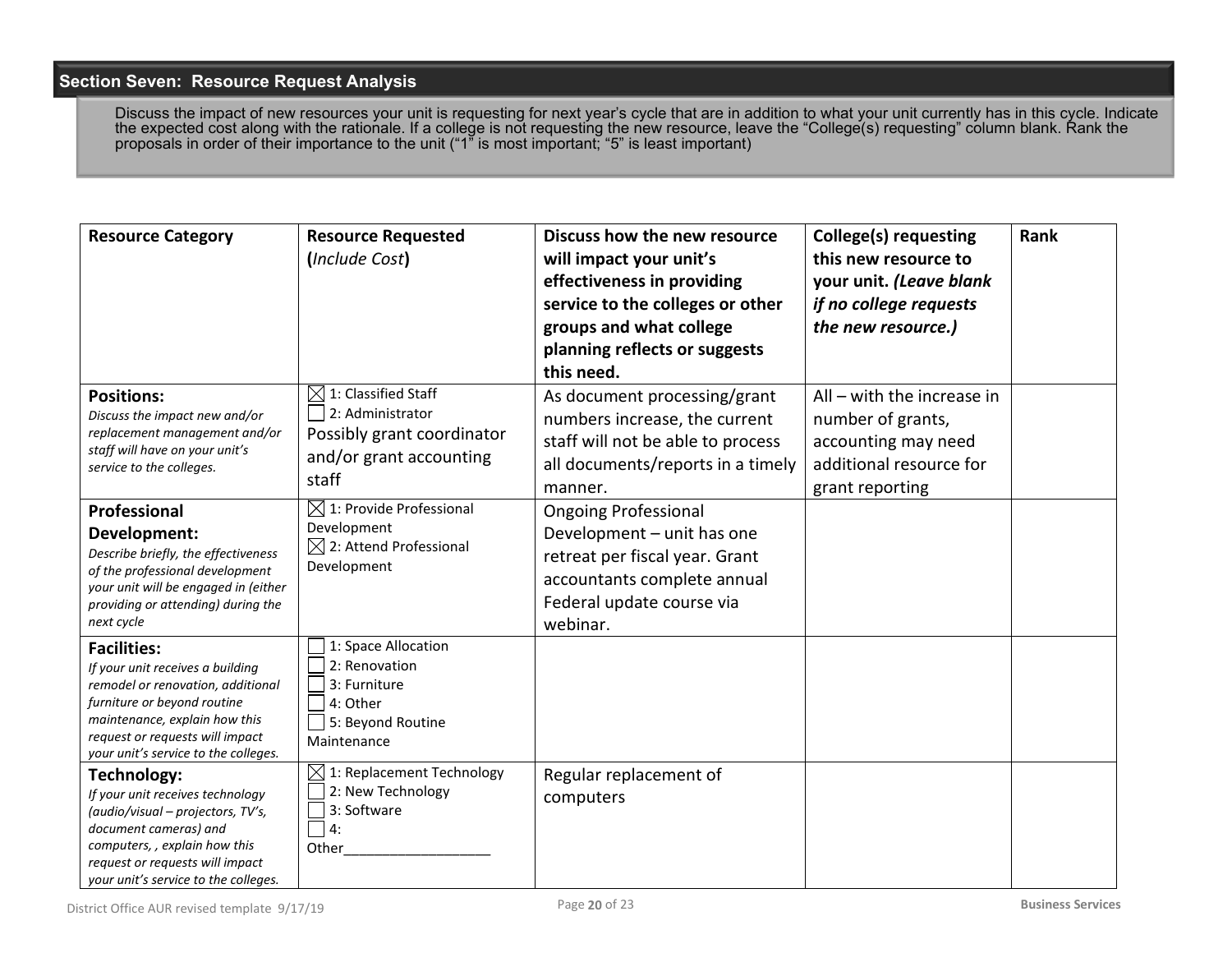## **Section Seven: Resource (cont.)**

Discuss the impact of new resources your unit is requesting for next year's cycle that are in addition to what your unit currently has in this cycle. Indicate the expected cost along with the rationale. If a college is not requesting the new resource, leave the "College(s) requesting" column blank. Rank the proposals in order of their importance to the unit ("1" is **most** important; "5" is least important)

| <b>Resource Category</b>                                                                                                                                                                                                               | <b>Resource Requested</b><br>(Include Cost) | Discuss how the new resource<br>will impact your unit's<br>effectiveness in providing<br>service to the colleges or other<br>groups and what college<br>planning reflects or suggests<br>this need. | <b>College(s) requesting</b><br>this new resource to<br>your unit. (Leave blank<br>if no college requests<br>the new resource.) | Rank |
|----------------------------------------------------------------------------------------------------------------------------------------------------------------------------------------------------------------------------------------|---------------------------------------------|-----------------------------------------------------------------------------------------------------------------------------------------------------------------------------------------------------|---------------------------------------------------------------------------------------------------------------------------------|------|
| <b>Other Equipment:</b><br>If your unit receives equipment that is<br>not considered audio/visual or<br>computer equipment technology,,<br>explain how this request or requests<br>will impact your unit's service to the<br>colleges. | 1: Replacement<br>$2:$ New<br>l 3:<br>Other |                                                                                                                                                                                                     |                                                                                                                                 |      |
| Total cost of resource needs over and above current budget allocation:                                                                                                                                                                 |                                             |                                                                                                                                                                                                     | \$100,000 - additional Accounting Coordinator II                                                                                |      |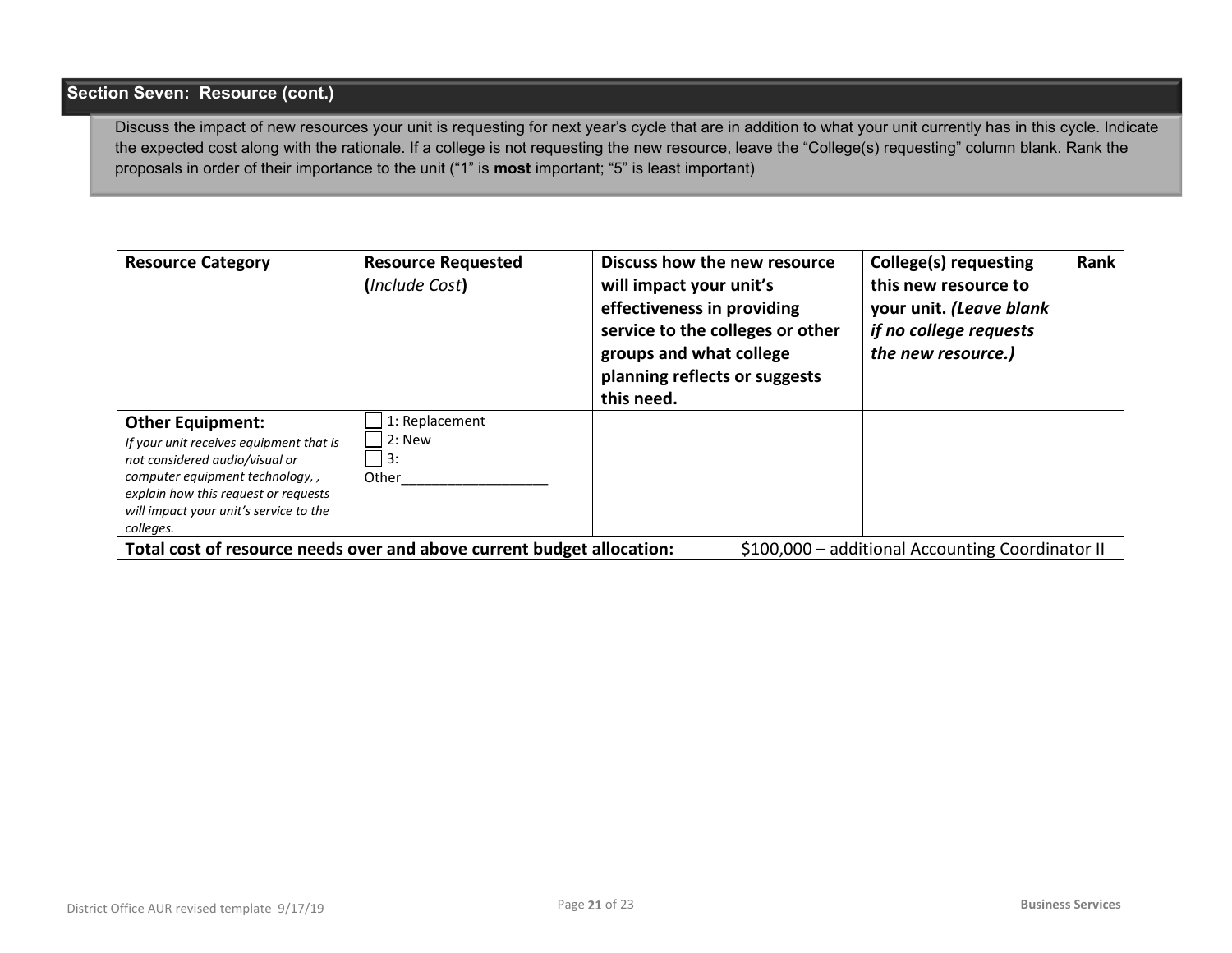## Section Eight: Conclusions

Present any conclusions and findings about the unit and its connection to the work of the colleges. (ACCJC Std IV.D.2, IV.D.5, IV.D.7):

District Office Business Services supports the College's business objectives, and Districtwide policies and processes. We provide business service functions for students, faculty, staff, management, Board of Trustees and the general public. The department is looking to implement a combination of technological improvements and increasing the accounting job family to ensure value-added transparent services. Additionally, our role is also to provide direction to the college Business Services Offices, providing them direct support in accomplishing their service objectives at each of the district's colleges. Business Services recognizes that the college Business Offices are also hiring additional staff with support with reporting and budget processes. Therefore, we are highly confident in our ability to support the colleges, through responsive and reliable financial services.